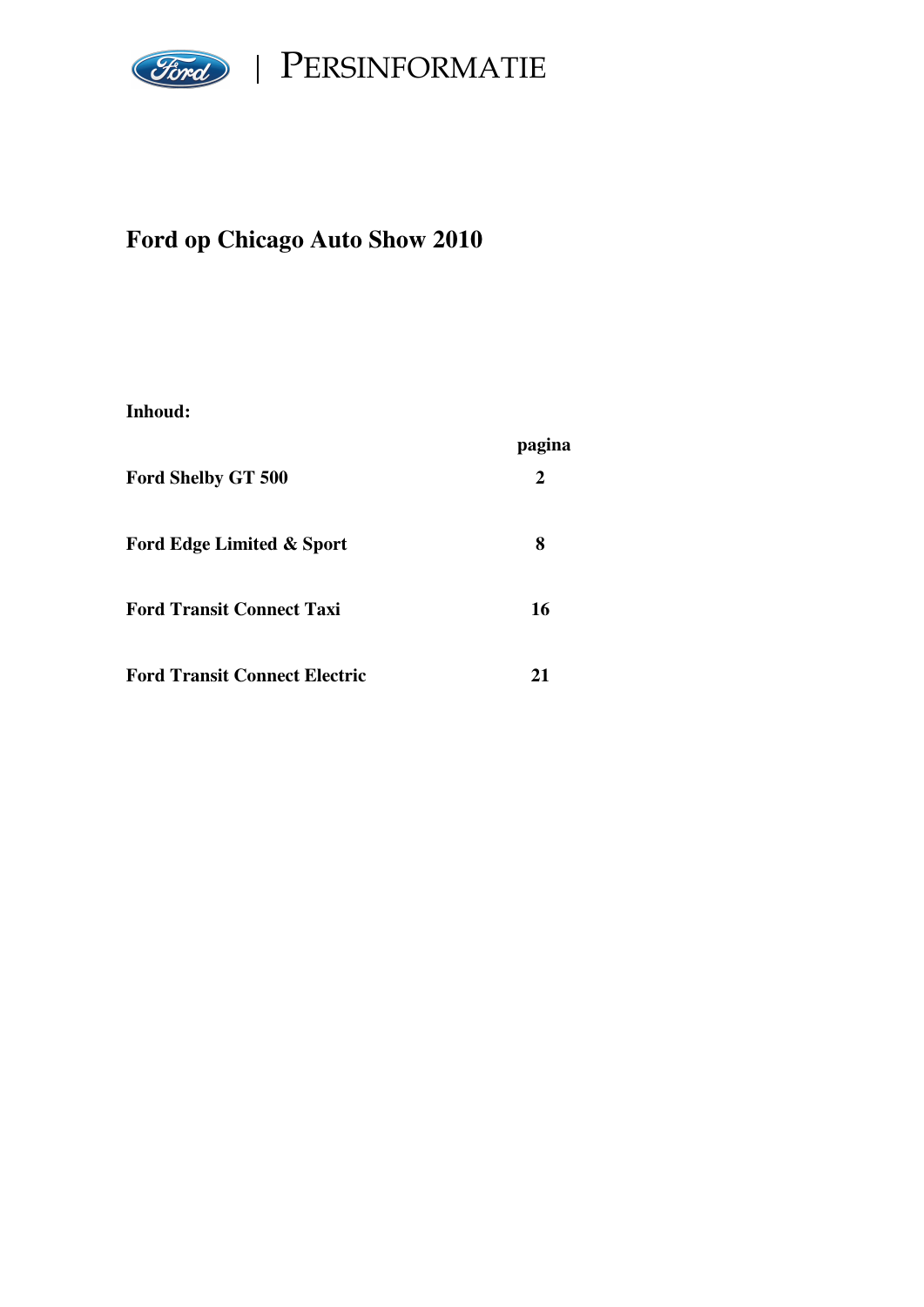# **2011 FORD SHELBY GT500 GOES LIGHTWEIGHT WITH ALUMINUM ENGINE, OFFERS ULTIMATE IN HANDLING**

- **With 550 horsepower and 510 ft.-lb. of torque, Ford's Special Vehicle Team (SVT) delivers the new Shelby GT500® with a 10 horsepower increase; an all-new 5.4-liter allaluminum engine is 102 pounds lighter than the previous cast-iron engine and uses Ford-patented plasma-coating technology**
- **For 2011, Shelby GT500 offers EPA-projected improved fuel economy in city and highway from 2010, eliminating the gas guzzler tax**
- **The addition of Electric Power Assist Steering (EPAS), a new optional SVT Performance Package, enhanced convertible rigidity and a lowered ride height contribute to improved driving dynamics and handling**

**Chicago, February 2010 –** Ford's Special Vehicle Team (SVT) engineers are taking high performance to a new level with the 2011 Ford Shelby GT500, resulting in a car that has an all-new aluminum-block engine, even better driving dynamics and handling, improved fuel economy and more horsepower than ever.

"The SVT team continues to push the performance standards of the Shelby to even higher levels and better refinement," said Jost Capito, director of global performance vehicles and motorsports business development. "All the changes we made reflect a desire for even better handling and outstanding driving dynamics – from weight savings to improved balance."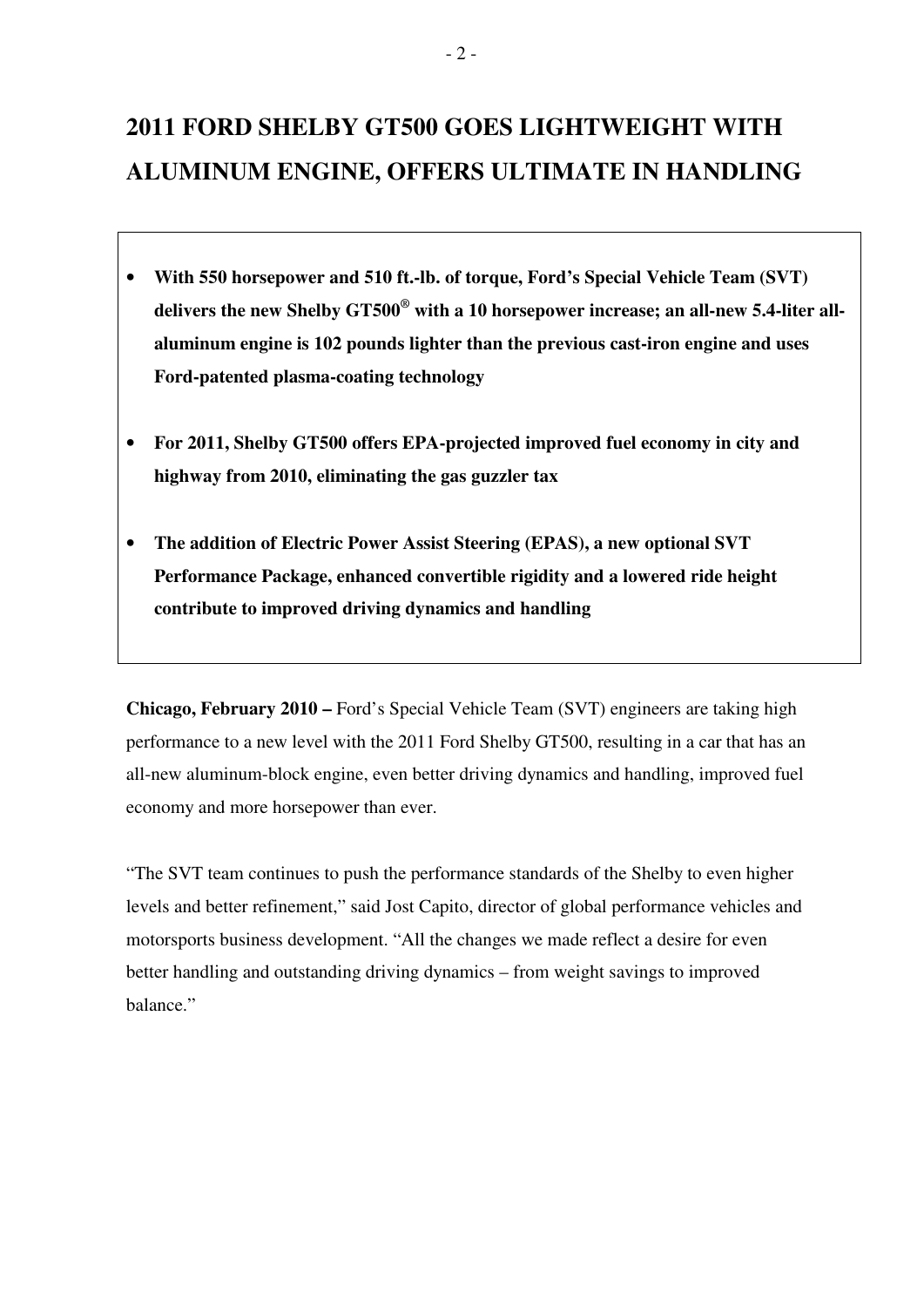#### **Weight savings, new technology headline all-new aluminum engine**

The 2011 Shelby GT500 is powered by an all-new aluminum-block 5.4-liter supercharged V-8 engine, which produces 550 horsepower and 510 ft.-lb. of torque, a 10 horsepower increase versus the 2010 model. The engine also is 102 pounds lighter than its predecessor, delivering a better power-to-weight ratio, improved fuel economy, acceleration, handling and steering precision.

"Cutting weight to improve performance is a tradition among hot rodders," said Carroll Shelby, founder of Shelby American. "It might not be as sexy as adding more horsepower or bigger brakes, but shaving pounds off of a car is the single smartest move you can make."

The new engine uses state-of-the-art Plasma Transferred Wire Arc (PTWA) liner coating, a process that applies a 150-micron composite coating that contains nanoparticles on the internal surfaces of engine cylinder bores, replacing cast-iron liners typically used in aluminum engine blocks. The Intellectual Property Owners Education Foundation honored the inventors of the Ford-patented PTWA technology with the 2009 National Inventor of the Year Award.

This is the first Ford application of the technology, and it offers improved overall performance and durability, along with functional benefits of reduced friction between piston rings and cylinder bores, improved heat transfer due to increased surface contact area and a weight savings of 8.5 pounds compared to a typical steel-sleeved aluminum block. A mechanical roughening process provides higher material adhesion for the spray coating.

The PTWA process uses air and electricity to create a plasma jet of 35,000 degrees Fahrenheit, which melts a steel wire that is fed into a rotating spray gun. Using atomized air, the melted steel wire is blown into a specially machined surface of the aluminum-block engine cylinder bore. In the process of melting and applying the metal to the surface, the steel wire oxidizes, creating a composite coating consisting of both iron and iron oxide.

- 3 -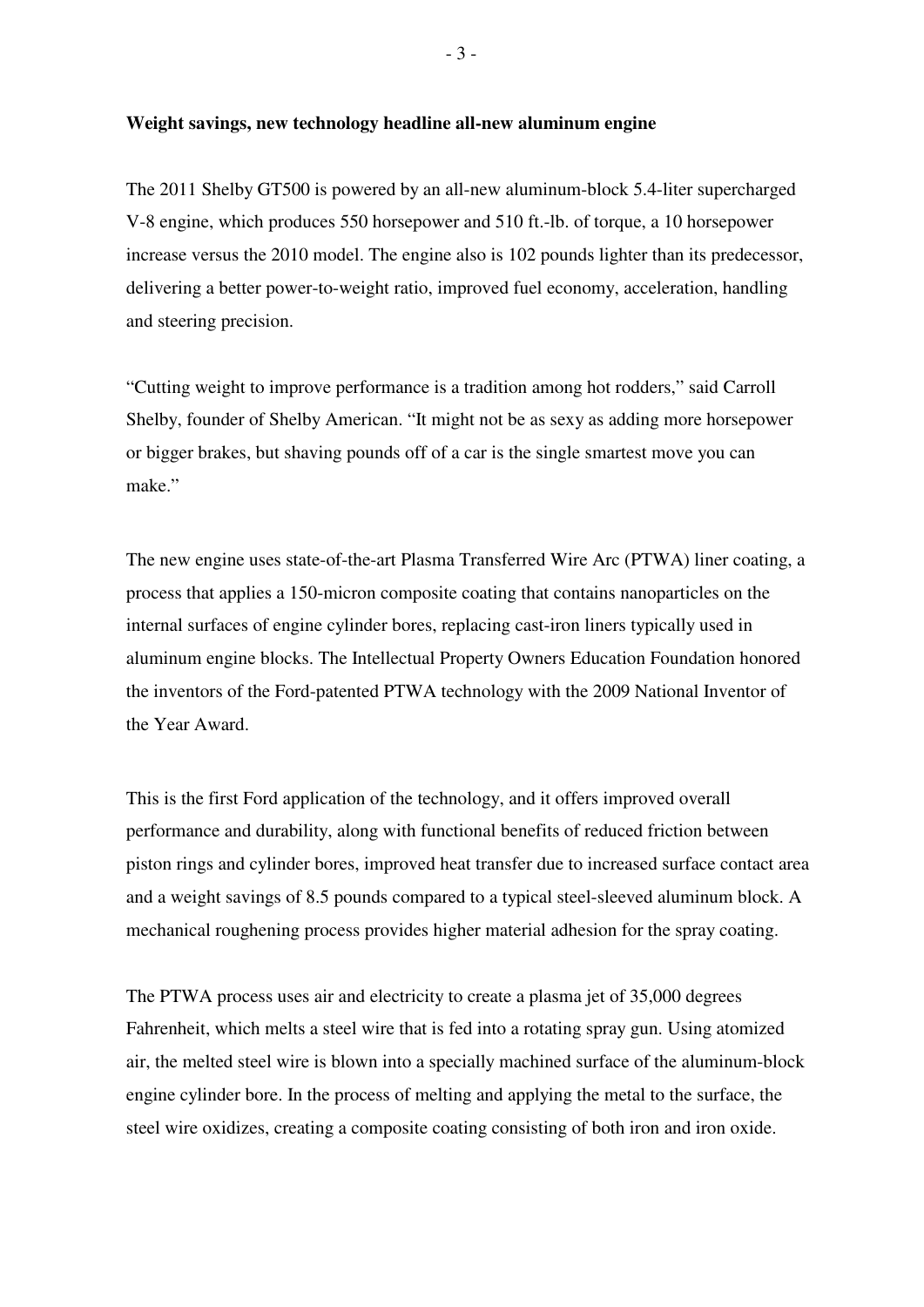"Ford's Global Research and Advanced Engineering looks to all industries for advanced technologies – and this comes from aerospace. It's the same technology you would find on aircraft engines," said Glenn Jorgensen, SVT powertrain team leader. "We've invented a coating as a replacement for cast iron that delivers improvements in power and performance and fuel economy."

The new engine also has its roots in the iconic Ford GT. The new 5.4-liter engine is an evolution of the GT engine, with improved block structure through the use of a unique bulkhead chilled process and six-bolt billet main bearing caps. This new advanced engine will exceed Ford GT performance with its traditional supercharger technology.

"The Ford GT has solidified itself as one of the world's most coveted supercars. To make improvements to the engine from this supercar and make it available in a Mustang is impressive," said Kerry Baldori, SVT global performance vehicle chief functional engineer. "The aluminum-block engine is robust and strong enough to produce the performance numbers and durability our customers demand."

#### **Increased power and increased fuel economy**

The 2011 Shelby GT500 combines power and fuel economy into one impressive package. This 2011 Shelby GT500 will be the first modern Shelby without the gas guzzler tax, thanks to the EPA-projected 23 mpg highway and 15 mpg city it will deliver. This is up from 22 mpg highway and 14 mpg city for the 2010 model.

The 5.4-liter V-8 achieves 80 percent of its torque between 1,750 and 6,250 rpm, giving the car a higher level of performance feel. A larger two-row intercooler for the supercharger system has 40 percent more cooling capacity, helping to make power more consistent in higher ambient conditions.

Fuel economy gains come from the new 102-pound-lighter aluminum-block engine, EPAS and detailed aerodynamic changes to the underside of the vehicle.

 $-4-$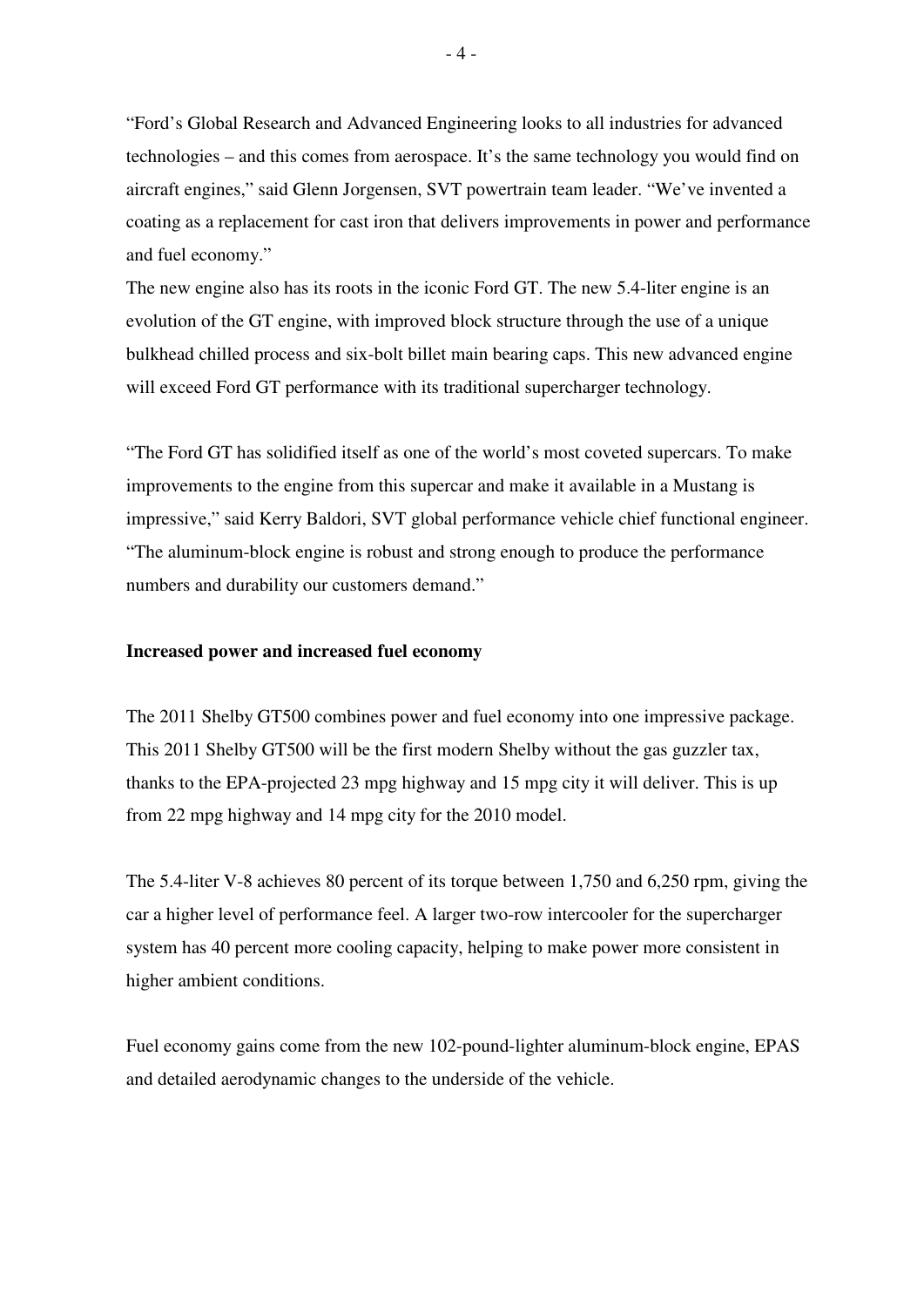#### **Dramatic performance upgrades**

New for 2011 is an SVT Performance Package for enthusiasts who want even more performance out of their Shelby GT500 for racetrack-ready driving dynamics. Complete with all-new Goodyear Eagle® F1 SuperCar G: 2 tires that SVT engineers worked directly with Goodyear to develop, the car is ready to race. The tires offer superb dry traction and precise handling, complete with a race-inspired high-performance tread compound.

The optional package also offers unique styling, lighter wheels, a higher rear axle ratio and stiffer springs, and it is available on both the convertible and coupe. Data show the 2011 coupe with the SVT Performance Package is 3.0 seconds faster per lap than the 2010 Shelby GT500 on a 2.3-mile test track.

Carried over from 2010, the 2011 Shelby GT500 features AdvanceTrac<sup>®</sup>, Ford's stability control system with several options for performance. Calibration of the system for the 2011 Shelby has been uniquely tailored to each vehicle configuration (base or optional) to optimize the performance.

SVT has worked very hard to make EPAS better than the outgoing hydraulic steering system. The addition of EPAS makes for a dramatic contribution to Shelby GT500 driving dynamics, with improved torque build-up and road feel that delivers quicker and more precise steering, increased effort on the racetrack or winding roads, and reduced effort in low-speed parking maneuvers.

Slotted brake dust shields were added to improve brake cooling and handling, and a new pedal box improves clutch and pedal efforts even more. A lowered ride height of 11 millimeters in front and 8 millimeters at the rear provides a sportier attitude and improved handling.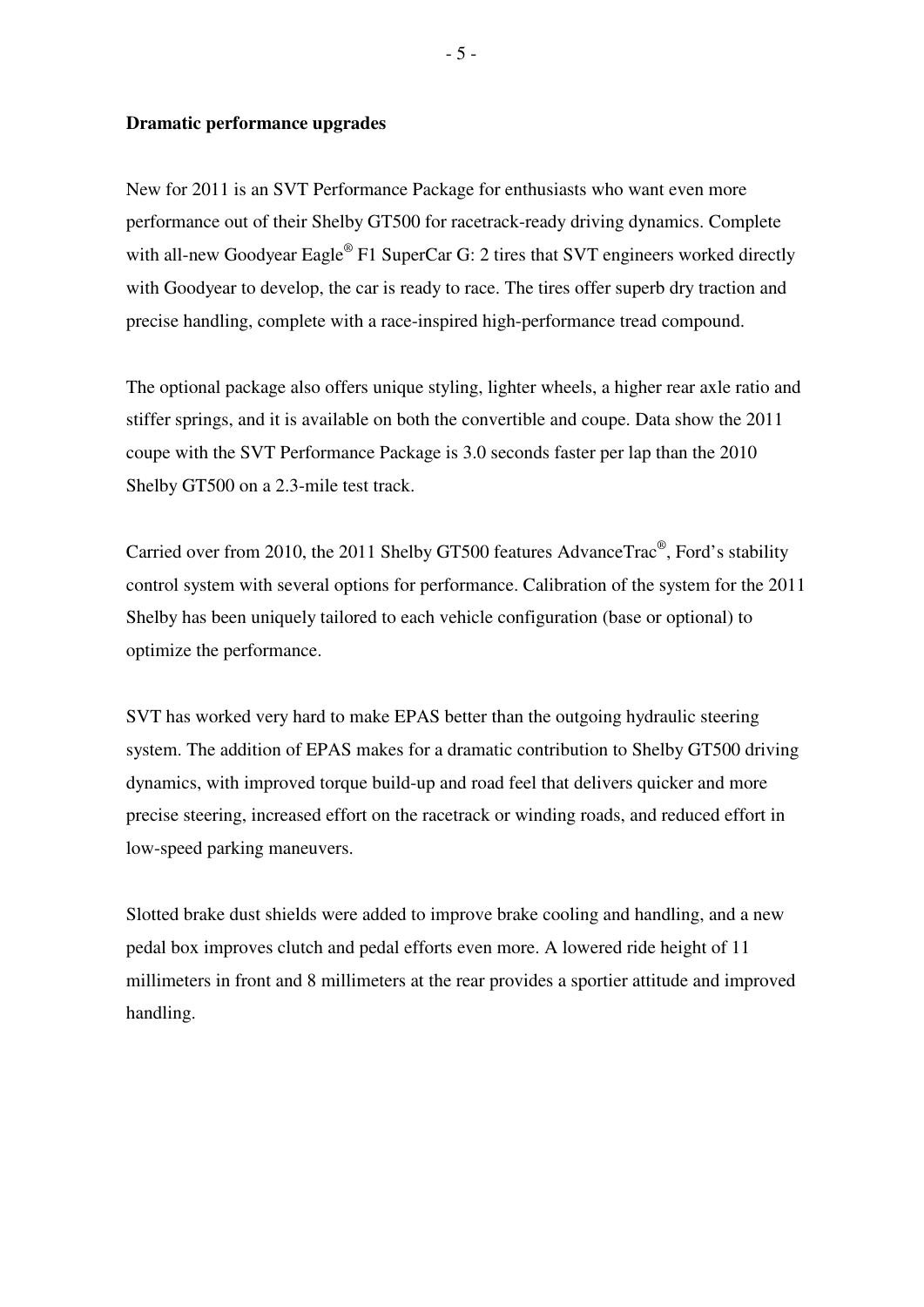#### **More engine sound, less road noise**

For 2011, Shelby GT500 also benefits from NVH (noise, vibration and harshness) improvements. Overall road noise is reduced by 20 percent versus the 2010 Shelby. Actions undertaken to achieve this improvement include additional sound-deadening material on either side of the instrument panel, additional sound absorption behind interior trim panels, and a rear wheel arch liner to reduce noise on gravel or wet surfaces – all resulting in the driver hearing more exhaust and engine sound and less road and air noise.

The Shelby GT500 convertible model features enhanced structural rigidity, with lateral stiffness improved by 12 percent versus the 2010 model. The V-brace has been stiffened by adding gussets. The secondary crossmember also has been stiffened, while a front Z-brace has been added, connecting primary and secondary crossmembers. A-pillar stiffening foam has been added to increase rigidity.

The structural improvements to the convertible gave SVT the opportunity to be more sportoriented in the chassis tuning, without trading comfort. Along with the chassis and structural improvements, the 2011 model also will get standard 19-inch aluminum wheels.

"One of the biggest changes for this Shelby is that the convertible acts and feels like a coupe," said Jamal Hameedi, SVT chief nameplate engineer. "Before, they had a very different character, and the convertible is taking a big step in the sportiness and handling precision area, without degrading the ride."

GT500 gets a new exhaust for 2011, roaring with an even more aggressive sound than the 2010 model. The 2.75-inch exhaust with all-new tuning helped to deliver the additional 10 horsepower.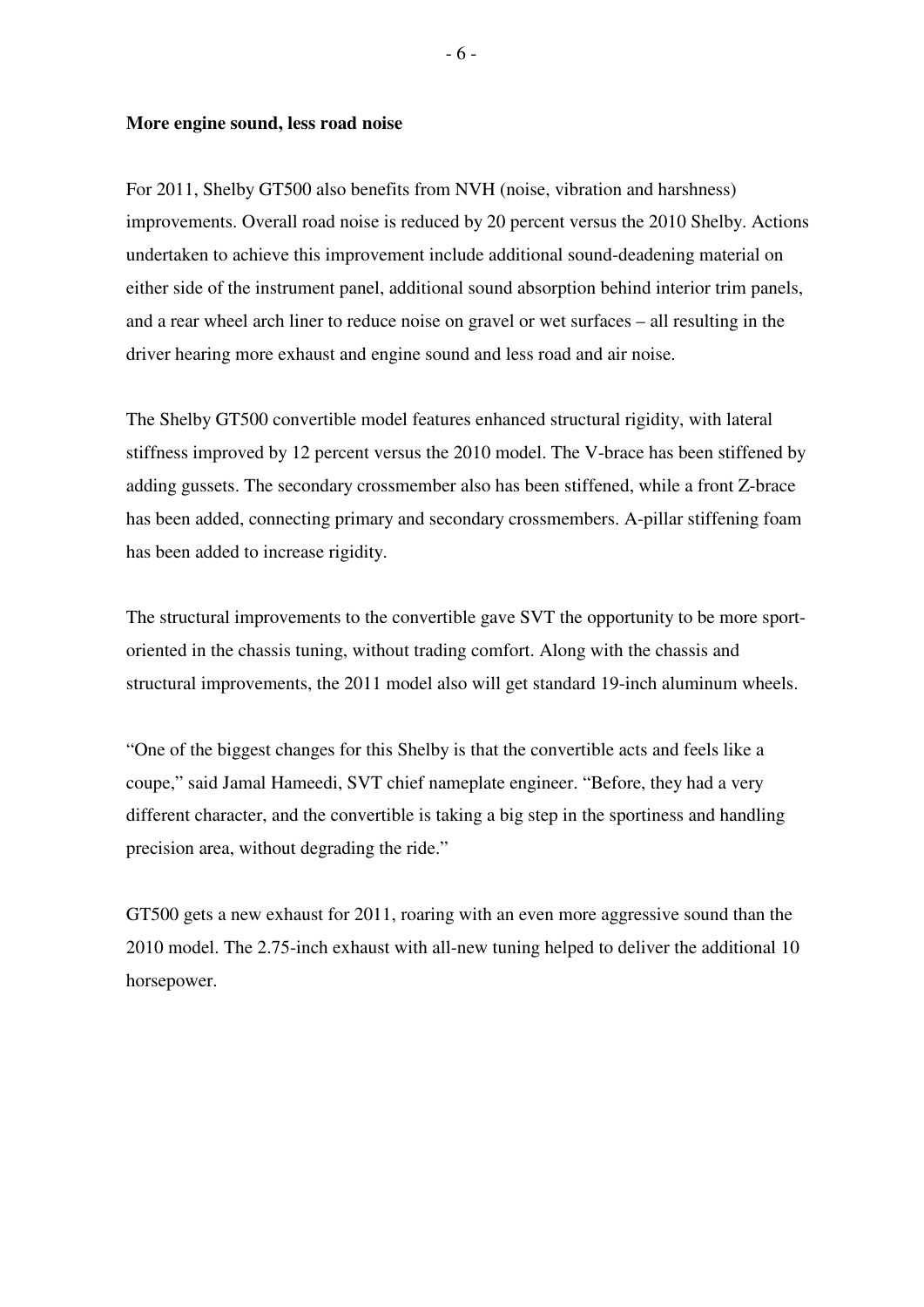## **Added convenience content**

New for 2011 is an optional glass roof, providing customers with a less expensive option than a convertible and without compromising the coupe's versatility, headroom or climatecontrolled environment.

The specially formulated glass also protects interior fabric material from solar radiation deterioration and discoloration by reducing solar light transmittance. To help improve acoustics and interior quietness, the glass features a layer of vinyl that reduces noise, vibration and harshness.

Other new convenience technologies include:

- Standard HID (high-intensity discharge) headlamps
- MyKey<sup>™</sup> programmable vehicle key
- Integrated spotter mirror
- Fold-down rear headrests

"Whether you're looking to take the GT500 out on the streets or have some fun at the track," Capito says, "this car will satisfy the most discriminating performance driving enthusiasts."

# # #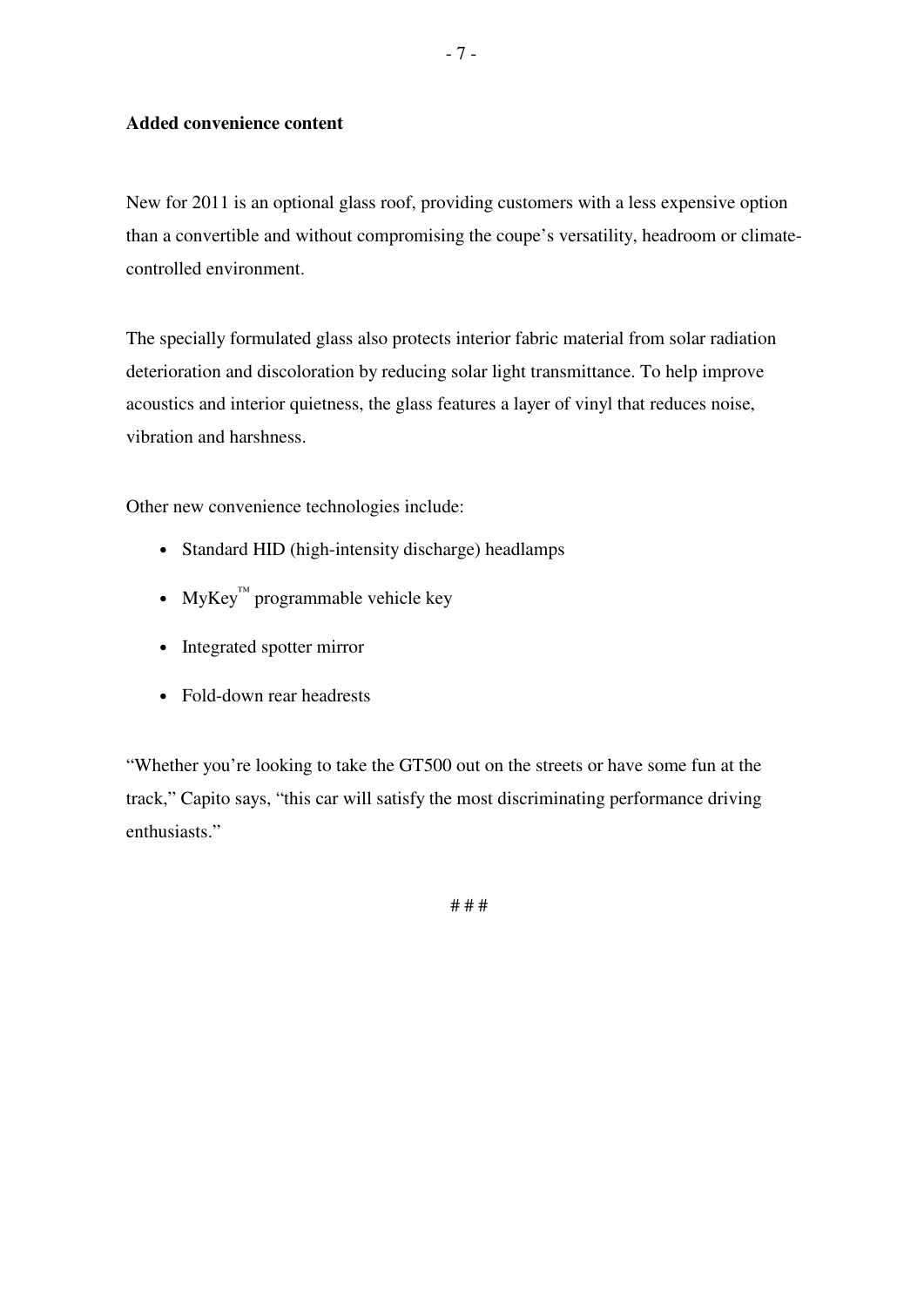# **2011 FORD EDGE BLENDS TECHNOLOGY, DESIGN AND CLASS-LEADING POWERTRAINS IN REVAMPED PACKAGE**

- **Dramatic freshening of the 2011 Ford Edge and Edge Sport includes extensive exterior redesign, improved materials and craftsmanship on the interior, class-exclusive technology and new powertrains**
- **With available MyFord Touch™ driver connect technology, the 2011 Ford Edge crossover wraps an engaging package with superior craftsmanship, capability and performance**
- **Ford's advanced engine valvetrain technology Ti-VCT (Twin Independent Variable Camshaft Timing) – helps Edge achieve best-in-class power and torque for an uncompromised driving experience**
- **All-new powertrain lineup includes North America's first application of Ford's global 2.0-liter EcoBoost I-4 engine, delivering class-leading fuel economy, plus the new 3.5 liter**

**Ti-VCT V-6 with unsurpassed fuel economy and 3.7-liter Ti-VCT V-6 for Edge Sport** 

**Chicago, February 2010 –** Style and technology – the hallmarks of Ford Edge since it took the midsize crossover segment by storm starting in 2006 – come together in an all-new way, offering customers even more of what they love for the 2011 model year.

"Customers told us how much they like Edge's design and dynamic driving quality," said Mark Fields, Ford's president of The Americas. "We listened and made sure the new 2011 Edge delivers that and more – including fuel economy leadership, unexpected levels of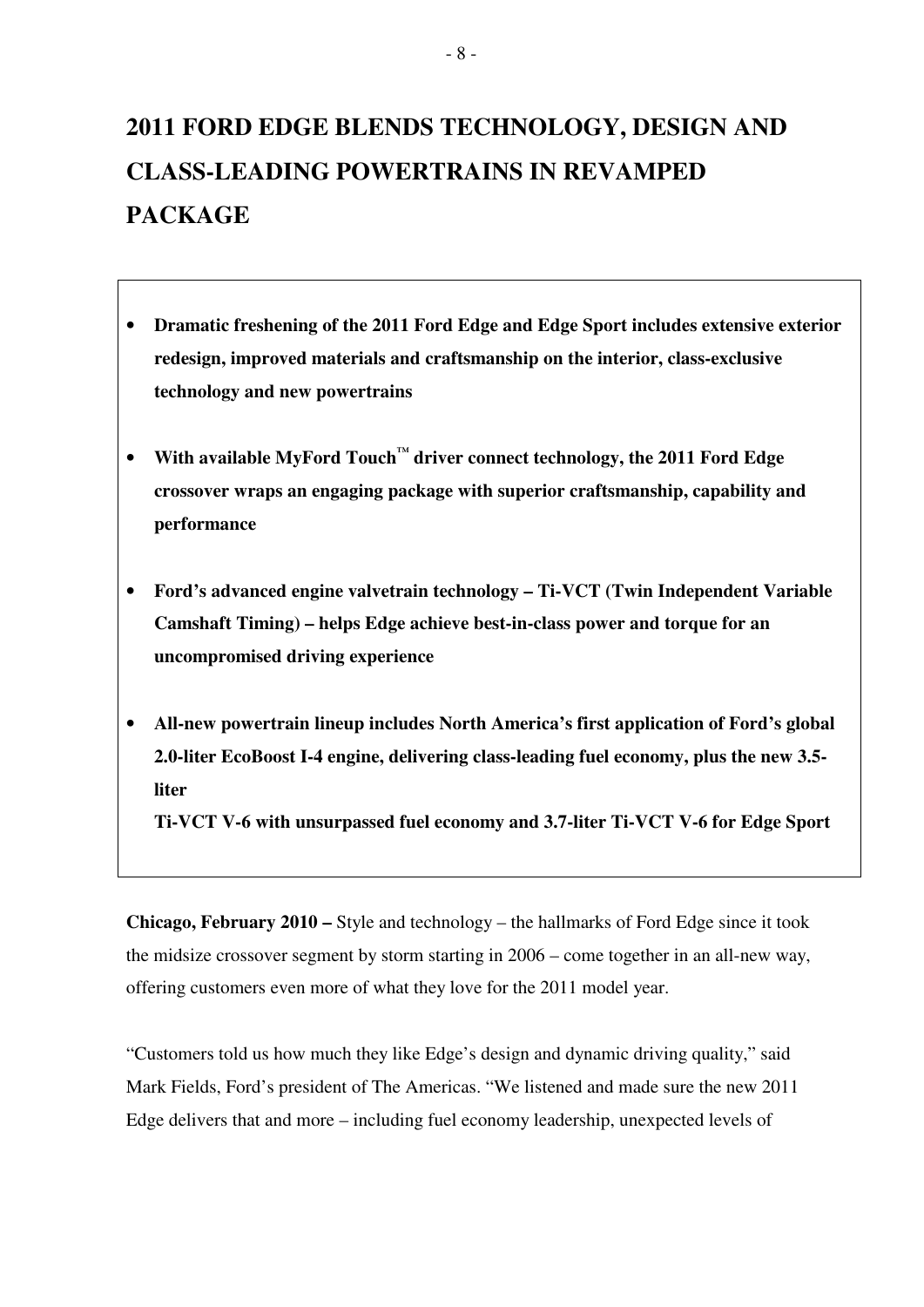quietness, a strong new design with quality materials, and MyFord Touch driver connect technology that will change how people experience their vehicles."

Customers made the Ford Edge the No. 1-selling vehicle in its segment in its first full year on the market, and more than 330,000 have been sold since its launch in late 2006. The 2011 Ford Edge now aims to redefine the segment with a wide-ranging scope of improvements.

"The new Edge demonstrates how a refresh at Ford has become more than just a few design and interior tweaks," explains Elaine Bannon, chief engineer. "We have taken every element of the Edge and completely reworked it, including three new powertrains, two new transmissions, a bold new exterior design and a completely new interior. If you add in our industry-exclusive MyFord Touch system, you have a vehicle that will continue to stand out above all the competition on the road."

#### **Improved power; expected to be a fuel economy leader**

In addition to delivering customer-focused technology, the new Edge also showcases Ford's impressive drive to bring new powertrain options to the customer. Both the Edge 3.5-liter V-6 and Edge Sport 3.7-liter V-6 use advanced engine valvetrain technology (Twin Independent Variable Camshaft Timing, or Ti-VCT) and clever control strategies to increase horsepower and torque to best-in-class levels. This beats competitors such as the BMW X5, Lexus RX350 and Audi Q5, all while delivering unsurpassed fuel economy of 27 mpg (3.5-liter V-6 highway).

The 3.5-liter V-6 produces 285 horsepower and 253 ft.-lb. of torque while the 3.7-liter V-6 delivers 305 horsepower and 280 ft.-lb. of torque – all on regular fuel. Edge's unsurpassed fuel economy is not at the expense of power and performance. For example, the 3.5-liter V-6 with Ti-VCT technology delivers highway fuel economy that is 15 percent better than the Nissan Murano but produces 20 horsepower more.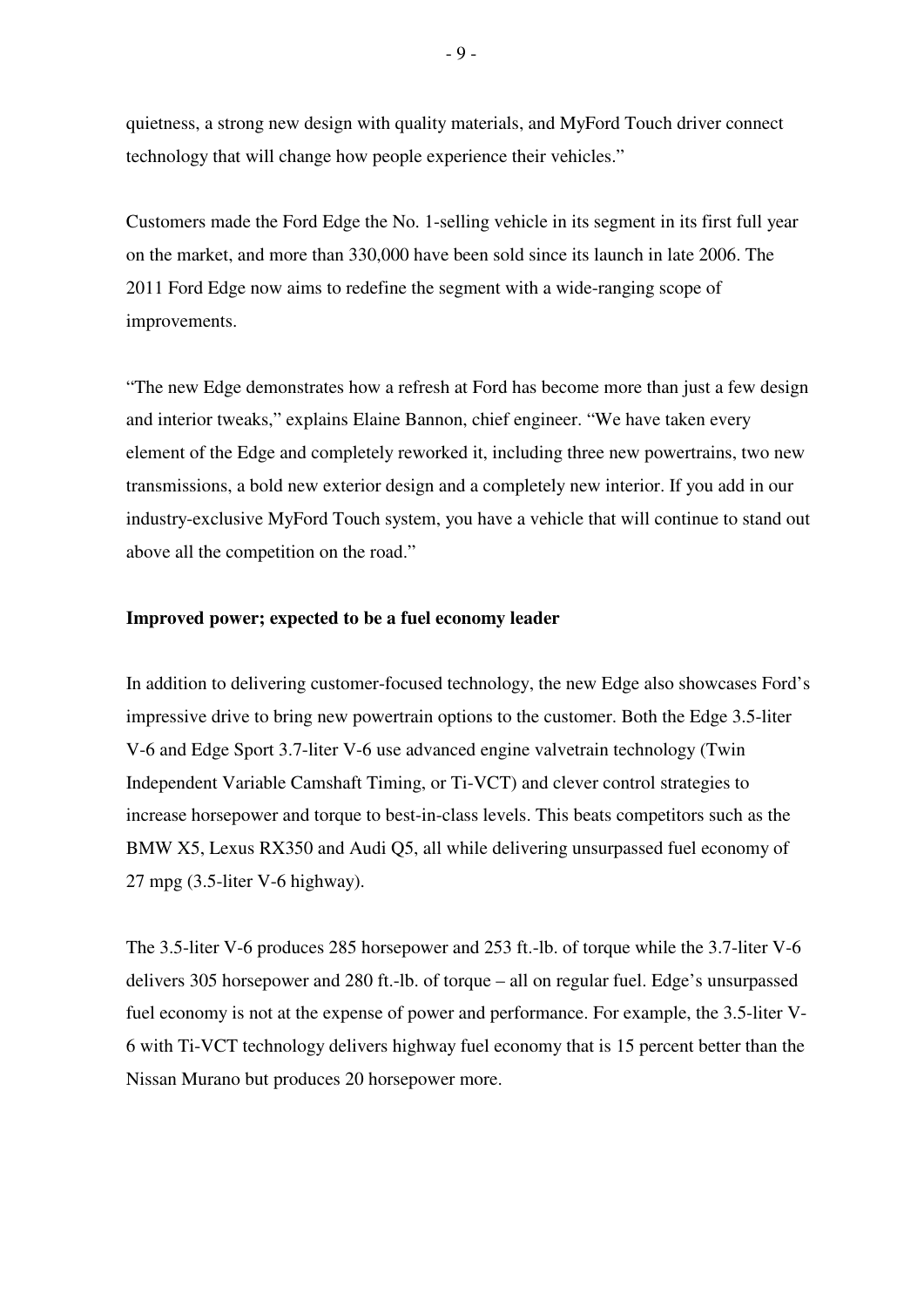Both engines are mated to a six-speed automatic transmission. The SelectShift Automatic<sup>™</sup> transmission is standard on the 2011 Edge SEL and Limited series, with class-exclusive paddle activation of the SelectShift standard on the 2011 Edge Sport.

In addition, the arrival of the new 2.0-liter EcoBoost I-4 engine in the months ahead will give customers still more choice and will deliver class-leading fuel economy with impressive power and torque.

The new EcoBoost I-4 will be mated to a six-speed transmission that will help channel the impressive performance from the new EcoBoost engine. With the introduction of the 2.0 liter EcoBoost I-4, fuel economy on the new Edge will be 30 percent better than it was in 2006. Plus, Ford's newest EcoBoost engine will deliver on the promise of 15 percent fuel economy improvements versus the Edge's current 3.5-liter V-6 engine while offering the performance feel of a six-cylinder.

In all, the Edge will go from one engine and one transmission to three powertrains – all delivering what's expected to be class-leading or unsurpassed fuel economy and classleading power and torque for a real win-win for the customer.

#### **A more connected driving experience**

New 18-inch tires, standard on the Edge SEL and Edge Limited, and new wheels that are one-half inch wider than the outgoing product provide a more engaging steering feel. Twenty-inch tires with new wider wheels are optional on the Edge Limited while the Edge Sport has class-exclusive 22-inch wheels standard.

Complementing the new tire and wheel lineup is a retuned suspension. Shocks, springs and stabilizer bars were adjusted to tighten handling. The shocks now feature a high-flow piston, which allows engineers to tune for both road loads and driving dynamics, without compromising ride for handling or vice versa. The result is a flatter response through turns and over hills while still providing a comfortable ride.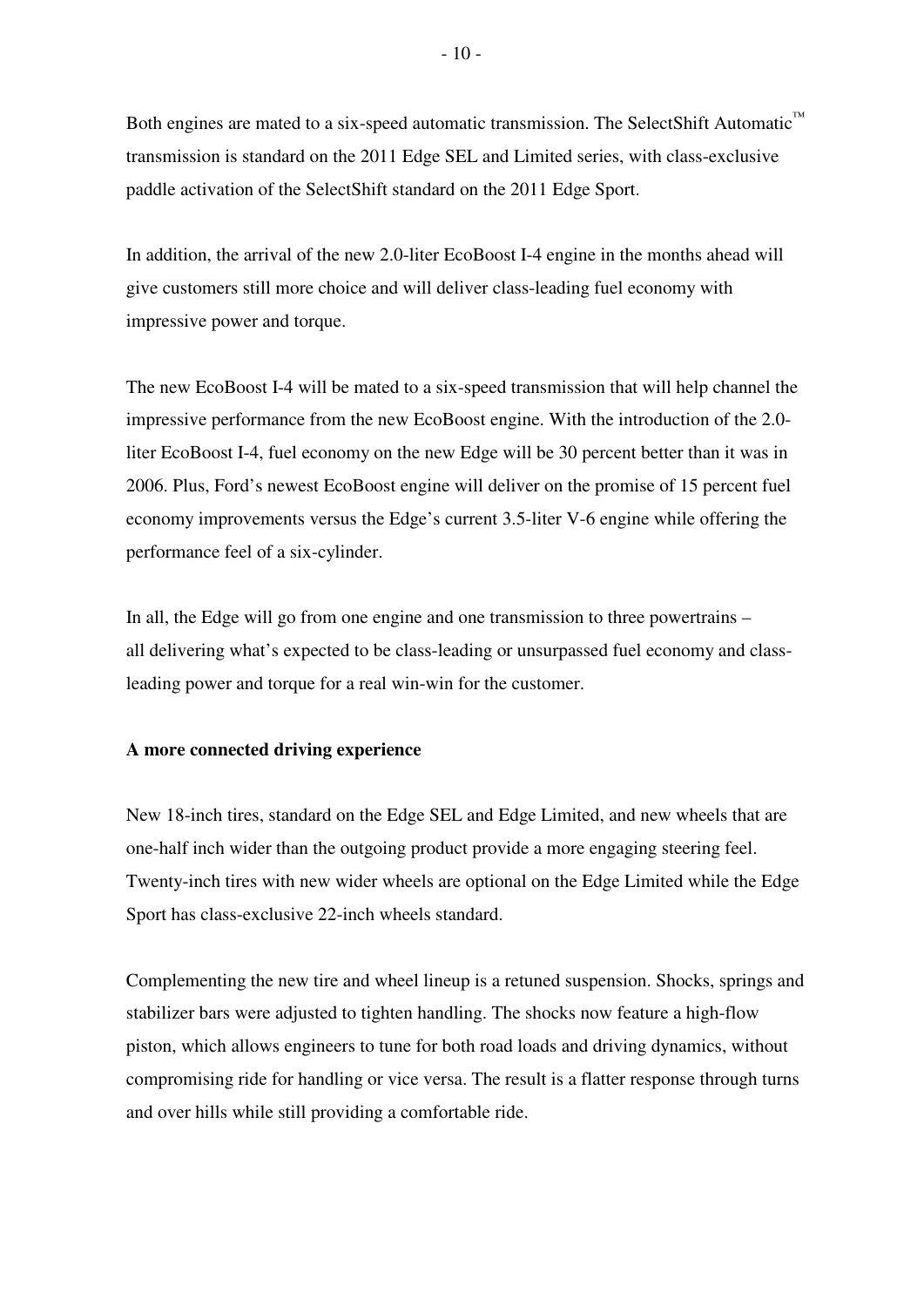New four-wheel disc brakes provide enhanced stopping power. Key brake system upgrades include steel pistons, larger rear rotors, revised brake friction materials, revised brake booster gain and revised pedal ratios, all of which enable more initial bite and a firmer, more confident feel when customers press on the brake pedal.

The 2011 Edge offers several new brake-related features: Hill Start Assist, which reduces rollback on hills; Trailer Sway Control, which provides greater towing stability when equipped for trailer tow; Hydraulic Brake Assist, which provides greater braking force in emergency stops; and available segment-first Adaptive Cruise Control and Collision Warning with Brake Support, which helps reduce speed and automatically pre-charges brakes and engages an electronic brake assist system to help drivers stop more quickly when the system detects a collision is imminent.

#### **New subframe mounts enhance drivability, help reduce road noise**

The original Edge set numerous benchmarks in overall quietness, and that tradition continues as the 2011 Ford Edge has better wind noise than many premium vehicles such as the Lexus RX350, Audi Q5 and Acura MDX. Both the front and rear subframe mounts have been upgraded, adding to the increased tunability of the suspension and improving NVH (noise, vibration, harshness). The larger rear subframe bushing's rubber volume was increased by more than 500 percent compared with the outgoing bushings, improving the isolation between the subframe and the body, which in turn helps decrease road noise.

Both road noise and wind noise are significantly decreased in the 2011 Edge because of improvements found throughout the interior and exterior, including powertrain. Here's a look at some of the other actions:

• **Sound pack and acoustic glass:** A more absorptive sound pack is found throughout the interior, which reduces high-frequency noise more effectively than material that acts merely as a barrier. The result is an improved articulation index, which measures how easy it is to hear and understand someone in the vehicle. The 2011 Edge also features an acoustic headliner, and the microphone for the  $\text{SYNC}^{\circledast}$  system has been relocated so it is closer to the driver for improved voice recognition. The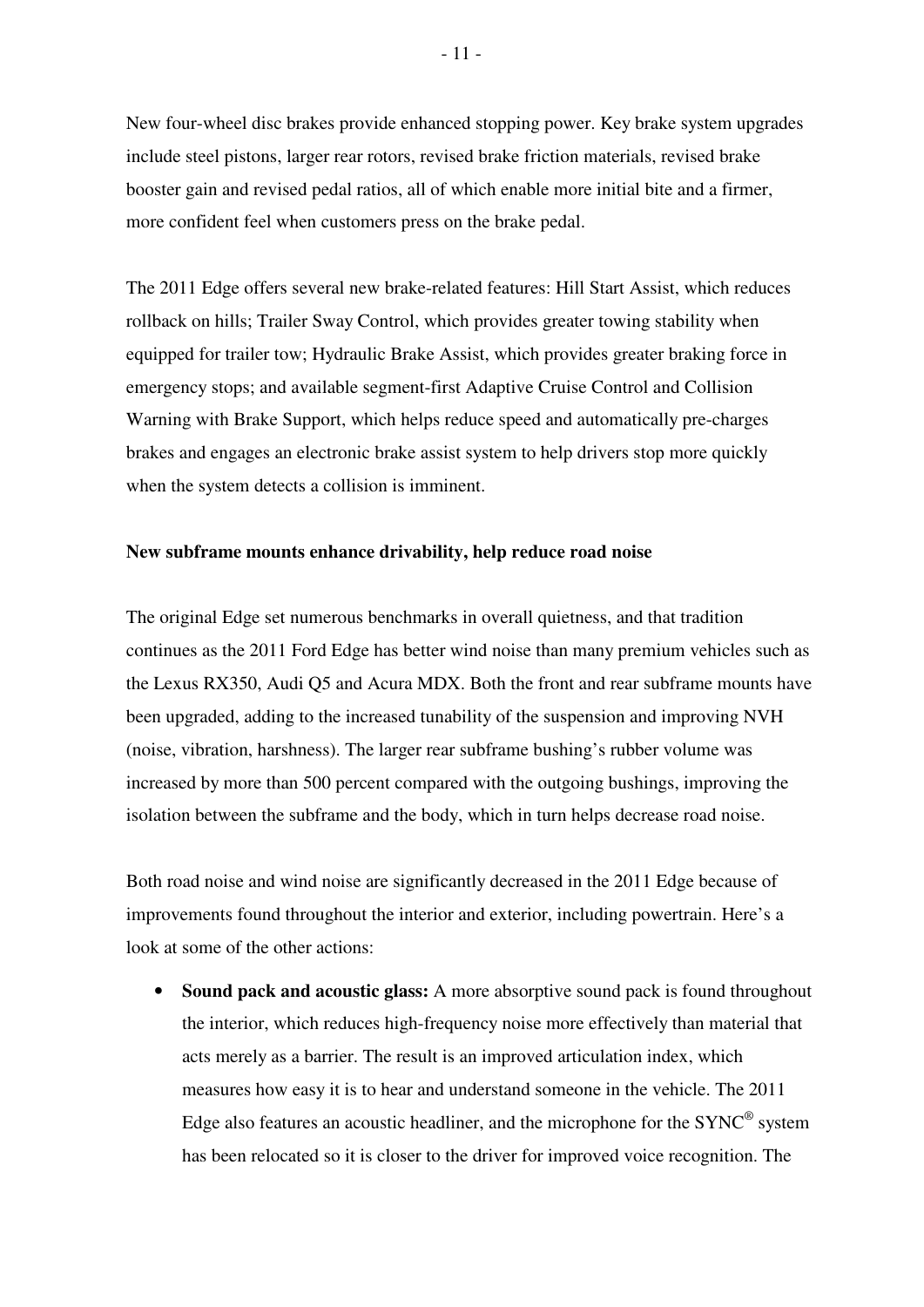windshield also is thicker and now acoustic-laminated on all Edge models. Finally, baked-on expandable foam baffles in the fenders and D-pillars help seal out unwanted road noise.

- **Powertrain NVH improvements:** Three main actions contribute to a quieter 2011 Edge from a powertrain NVH perspective. One is the more robust engine cover. The intake and exhaust systems have been completely retuned for a crisper note corresponding to Ford powertrain DNA. Finally, a "tighter" torque converter reduces engine rpm on launch and tip-in events, reducing engine noise.
- **Aerodynamic improvements:** Both the lowered front fascia and new underbody shields contribute to improved wind noise.

### **Bold, flowing design makes Edge the can't-miss crossover**

The bolder, more seamlessly flowing exterior design freshening is mirrored by a complementary interior, characterized by increased craftsmanship, improved materials and overall better execution. Improved fit-and-finish, softer touchpoints, and flexibility in terms of stowage in the cabin and throughout mark the 2011 Ford Edge.

"To me, craftsmanship isn't just fit-and-finish," said Bannon. "It's also the layout and the ergonomic experience. It's where we put the material – the stitching, the cutlines – and all the attention to detail to give the customer a great experience."

Increased presence is announced through a bolder grille and a chin spoiler that appears more crafted. The A-pillar flows into the hood, which adds subtle undulations to create a heightened sculptural quality. The wrapping lines emphasize both the front end and the new wheel lineup.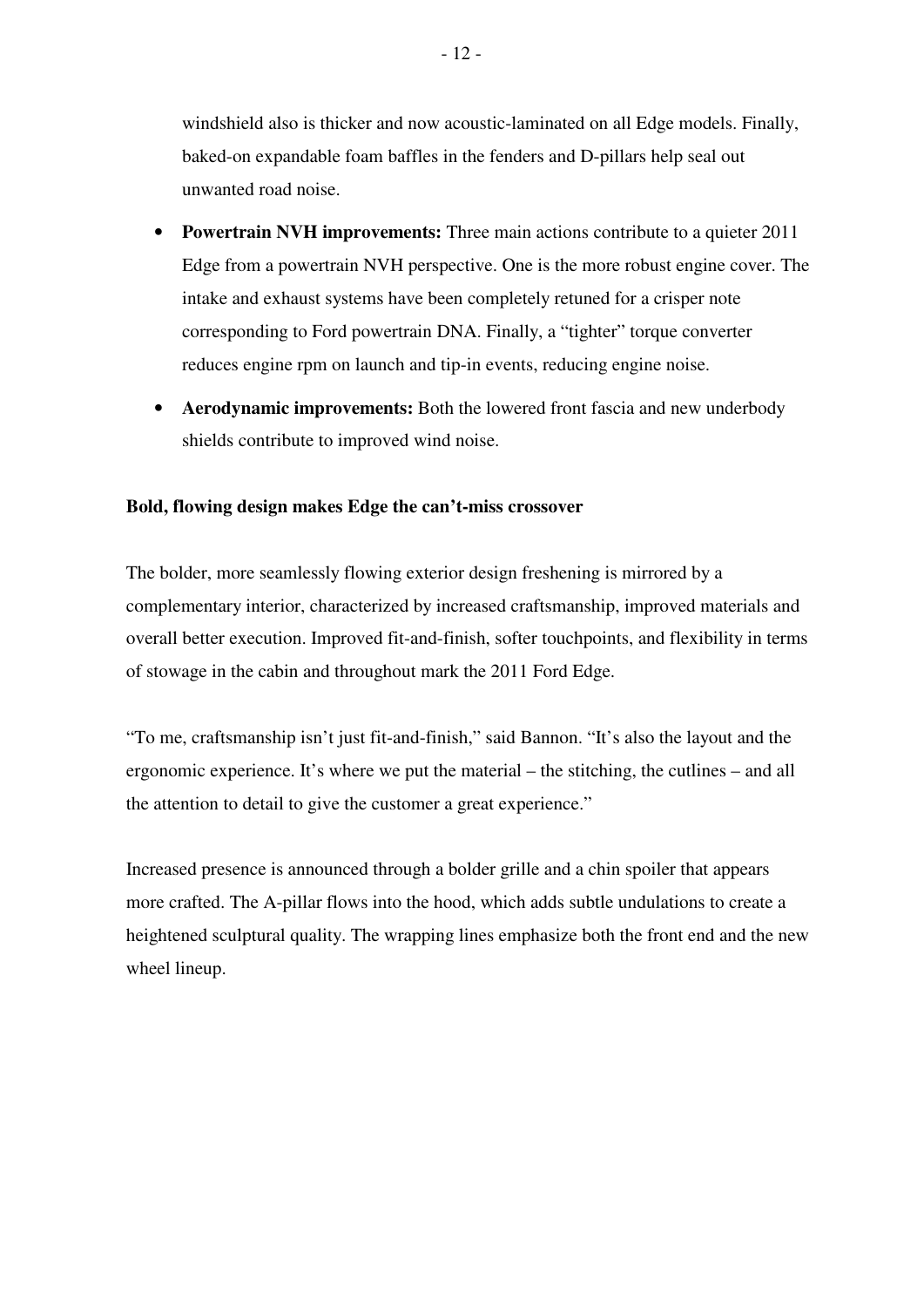#### **2011 Edge Sport adds more power, distinctive look**

The 2011 Edge Sport is powered by a 3.7-liter Ti-VCT V-6 engine that produces 305 horsepower and is similar to the one added to the 2011 Ford Mustang. The 2011 Edge Sport includes all of the content found on Edge SEL as well as a specially tuned suspension, paddle shift transmission and its own unique style.

The Edge Sport's class-exclusive 22-inch polished aluminum wheels have distinctive Tuxedo Black spoke accents. Other unique styling cues include a Tuxedo Black grille, smoked headlamp and taillamp treatment, body-color rocker moldings, oval chrome exhaust tips, body-color door cladding and revised body-color lower front and rear fascias.

Key interior differentiators are liquid silver smoke appliqués that are echoed in the silver smoke metallic leather seat inserts, aluminum pedals and class-exclusive paddle shifters, which activate the six-speed SelectShift Automatic transmission to give customers the option of a fun-to-shift manual experience.

In SelectShift mode, the transmission doesn't second-guess the driver, offering total control over gear selection and performance feel. Upshifts, for instance, are not commanded at redline, and downshifts are allowed at the lowest gear possible as defined by the engine speed.

When the system is in manual mode, engine speed matching provides faster and smoother downshifts, and customers get the gear they request within the limits of the rev limiter.

When a lower gear is selected while descending a long downhill grade, the 2011 Ford Edge Sport in SelectShift mode will hold that gear until the driver manually upshifts or returns to the fully automatic setting. To ensure safe shifting, the transmission will downshift to the lowest acceptable gear, based on a calculated maximum speed. That means if a vehicle were traveling at highway speeds, the driver could not downshift to first gear in SelectShift mode.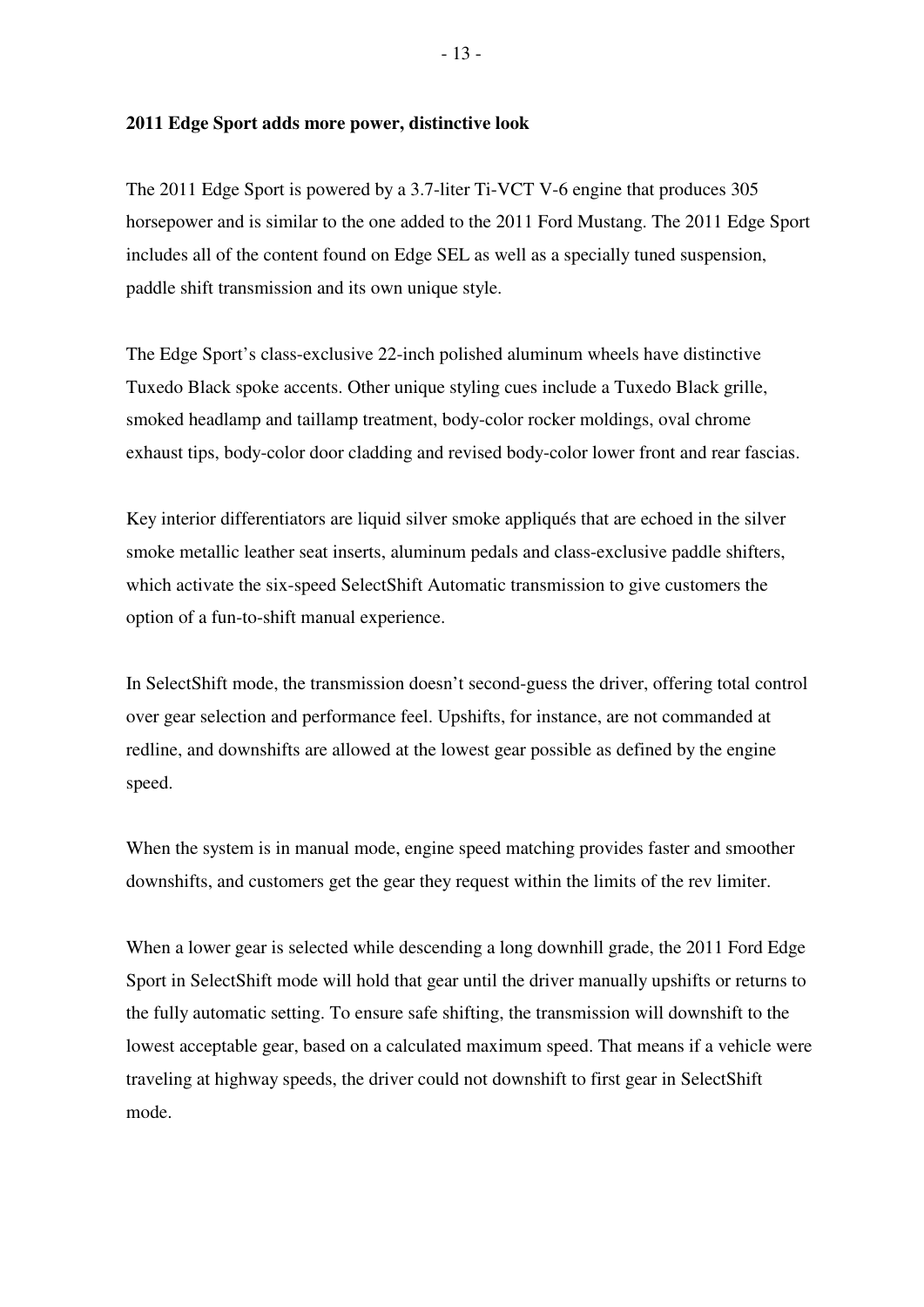"The 2011 Ford Edge Sport, with its exceptional powertrain, specially tuned suspension and unique style, offers a driving experience not seen in other crossovers, and really appeals to the driving enthusiast," said Bannon. "Like the rest of the 2011 Ford Edge lineup, it perfectly blends technology and style."

## **MyFord Touch ushers in new era of interaction**

The industry-first MyFord Touch driver connect technology provides a smarter, safer, simpler way to connect drivers with in-car technologies and their digital lives. It replaces traditional vehicle buttons, knobs and gauges with clear, crisp LCD screens and five-way controls like those found on cell phones and MP3 players.

Standard on the 2011 Edge Limited and 2011 Edge Sport, the MyFord Touch system displays information using two 4.2-inch full-color LCD screens flanking an analog speedometer and an 8-inch touch-screen LCD at the top of the center stack. A five-way switch on each side of the steering wheel crossbar controls the information displayed on the corresponding instrument panel screens. The screens can be personalized to display information relevant to each individual driver using a simple button click, voice command or touch-screen tap.

The steering wheel has all the necessary functions available in a very compact area, right where the driver's hand falls as he or she grabs the wheel. The five-way buttons feel familiar to anyone who has used a mobile phone or MP3 player.

#### **Like the song? You can tag it**

Also new on the 2011 Ford Edge is the world's first use of iTunes<sup>®</sup> Tagging in an available factory-installed HD Radio<sup>™</sup> receiver. iTunes Tagging provides customers with the ability to "capture" a song they hear on the HD Radio receiver for later purchase from iTunes. With a simple push of a "TAG" button on the MyFord touch-screen display, the song information will be stored in the radio's memory.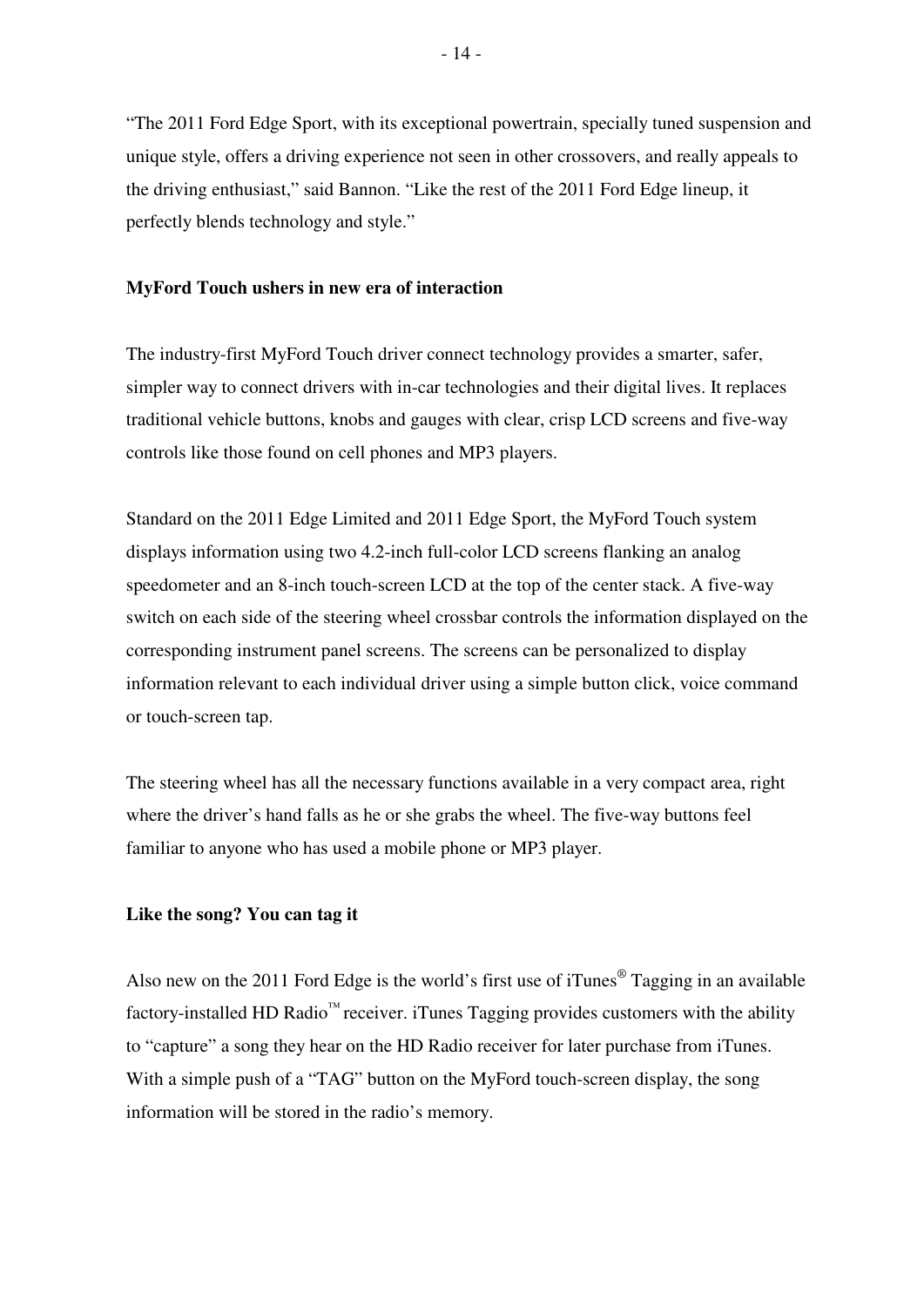Once a song is tagged and customers dock their iPod to the SYNC system, the tagged song information will transfer to that iPod. Up to 100 tags on SYNC can be stored until the iPod is connected. When the iPod is then synced to iTunes, a playlist of tagged songs will appear. Customers then can preview, and if they desire, purchase and download tagged songs from the iTunes Store.

One significant benefit of HD Radio technology is that the sound quality of the broadcast is dramatically better because of the digital transmission – FM sounds like a CD and AM sounds like today's FM broadcasts. Unlike analog broadcasts, digital broadcasts aren't susceptible to interference, fadeout and other issues.

## **2011 Ford Edge brimming with standard and class-exclusive technologies**

MyFord driver connect technology headlines the list of 12 class-exclusive standard and available features and technologies for the 2011 Ford Edge, joining SYNC; Easy Fuel® (standard); SecuriCode keyless entry keypad; Blind Spot Mirrors (standard); MyKey™ (standard); AdvanceTrac<sup>®</sup> with RSC (Roll Stability Control<sup>™</sup>, standard); Adaptive Cruise Control and Collision Warning with Brake Support; Cross Traffic Alert; and 22-inch wheels and paddle activation on the 2011 Edge Sport.

Here's a closer look at some of the technologies:

- **Adaptive Cruise Control and Collision Warning with Brake Support** allows the driver to set the vehicle's speed and maintain it without using the accelerator pedal, and warns the driver of a potential collision risk. It also helps reduce speed and automatically pre-charges brakes and engages an electronic brake assist system to help drivers stop more quickly when the system detects a collision is imminent.
- **Blind Spot Information System (BLIS® ) with Cross Traffic Alert** is a feature that can help detect vehicles in blind spots during normal driving and traffic approaching from the sides when reversing out of parking spots.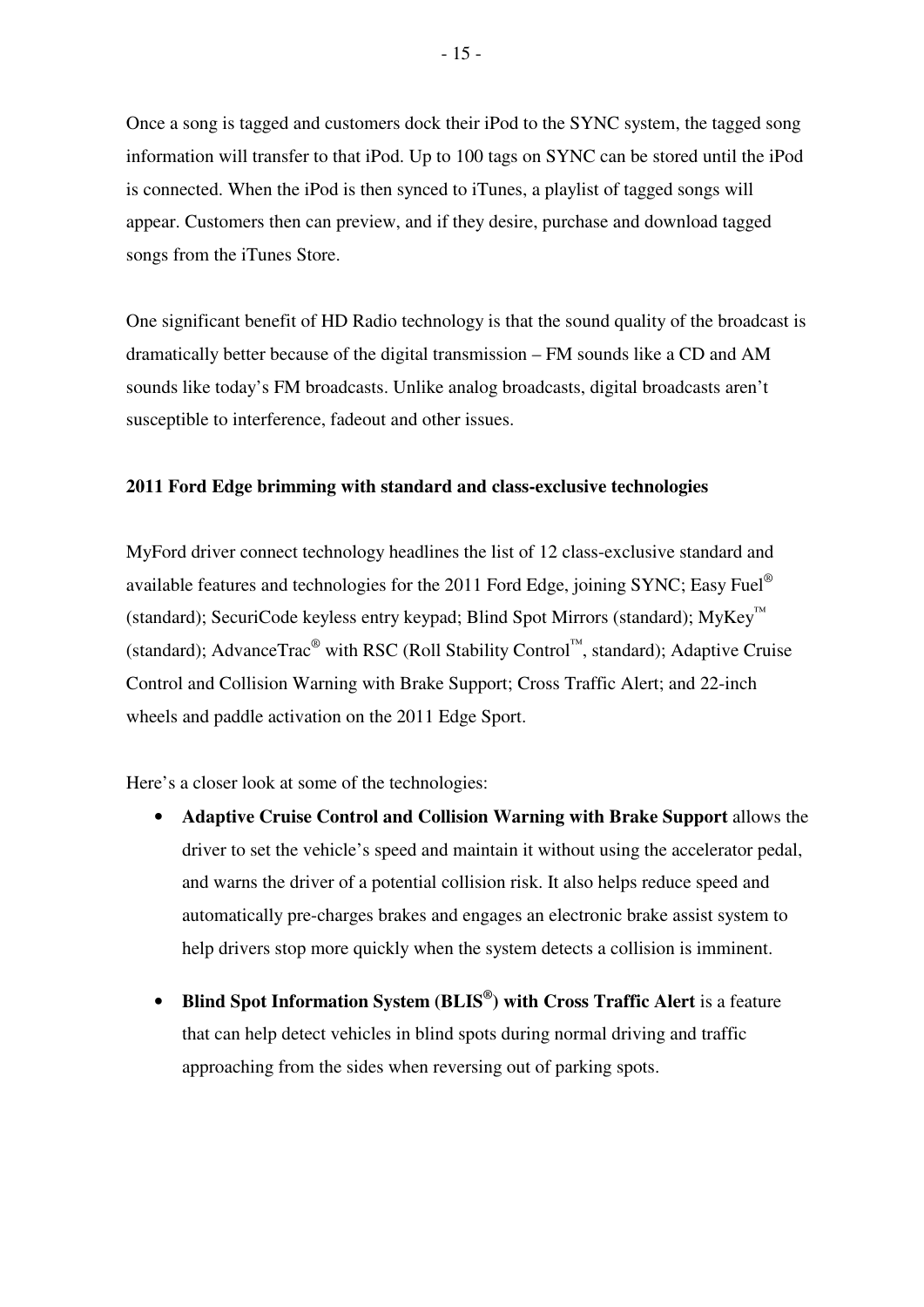- **MyKey** is designed to allow parents to encourage teenagers to drive safely and more fuel efficiently, and increase seat belt usage. The standard MyKey feature allows owners to designate keys that can limit the vehicle's top speed and audio volume.
- **Easy Fuel Capless Fuel-Filler System** is a standard Ford-exclusive feature that uses an integrated spring-loaded flapper door to eliminate the need for a fuel tank screw cap.

"You can jump in the 2011 Ford Edge and bring your technology – your lifestyle – with you and have everything at your fingertips," said Bannon. "The 2011 Ford Edge gives you all the capability and flexibility you want along with great style."

The 2011 Ford Edge will be built at Oakville Assembly Complex in Ontario, Canada, and will be available in dealers this summer.

# # #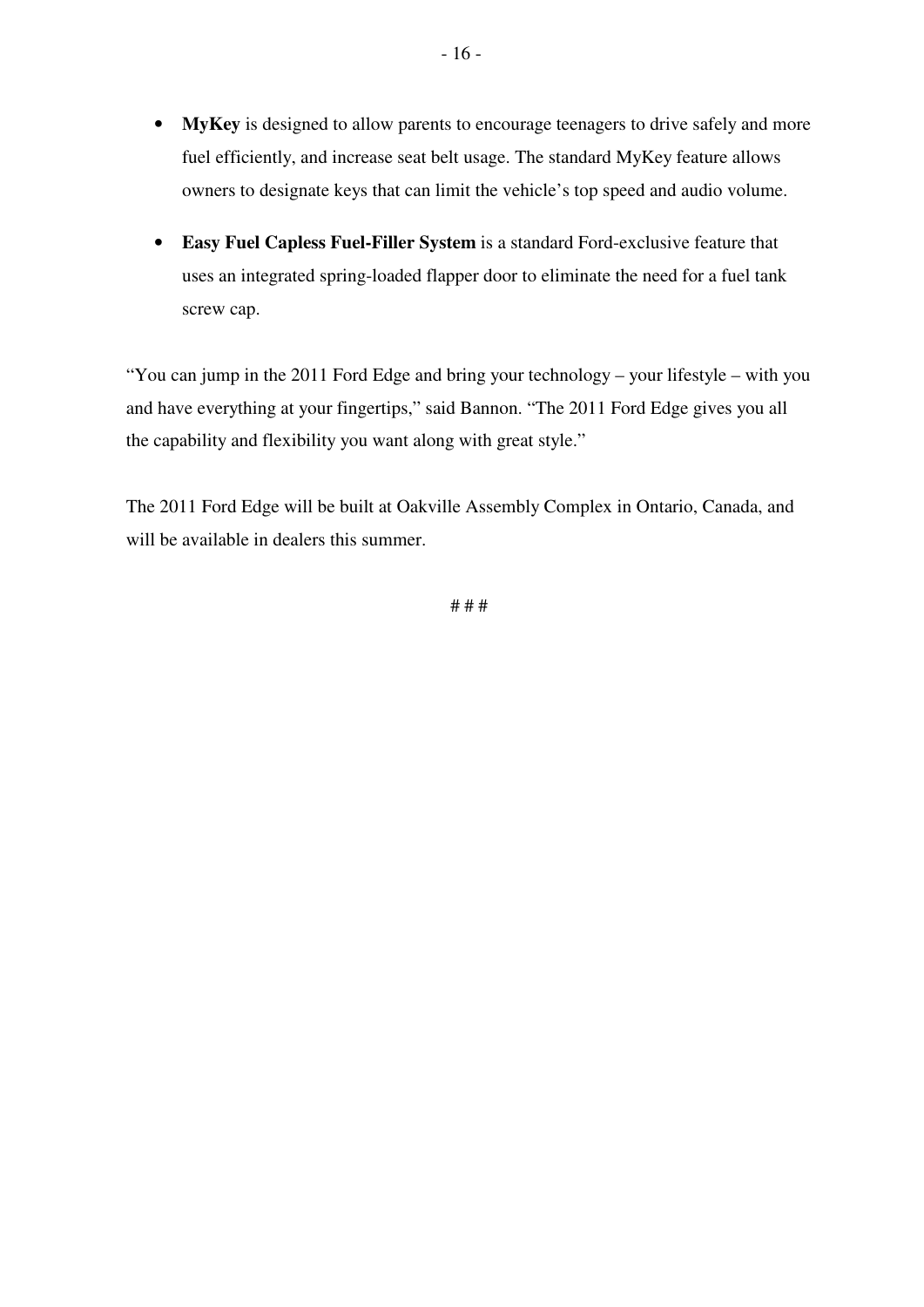# **FORD TRANSIT CONNECT TAXI 'ON DUTY'; NEW PEOPLE MOVER RUNS ON GREEN FUELS WITH NEW ENGINE OPTION**

- **Transit Connect Taxi goes into production and will be available for the 2011 model year**
- **Transit Connect is built on a dedicated commercial vehicle platform, tested to Ford's toughest truck standards, offers a fuel-efficient 2.0-liter four-cylinder gas engine and is designed to meet the extreme demands of taxi service**
- **A new engine prep package allows conversion to efficient, clean-burning compressed natural gas (CNG) or propane (LPG, or liquefied petroleum gas)**
- **Transit Connect's roomy, easy-to-access interior provides passenger comfort and ample luggage storage space, even after modification to contain CNG/LPG fuel tanks**

**Chicago, February 2010 –** The Ford Transit Connect Taxi will go into production and arrive in dealerships later this year as a 2011 model, adding to Ford Motor Company's leadership in the North American taxi market.

Making the announcement today at the Chicago Auto Show, Ford also said it will introduce engine prep packages on all Transit Connect models – base and taxi – allowing conversion to efficient, clean-burning compressed natural gas (CNG) or propane (LPG, or liquefied petroleum gas). Both CNG and LPG are popular among taxi operators because of their low cost of ownership.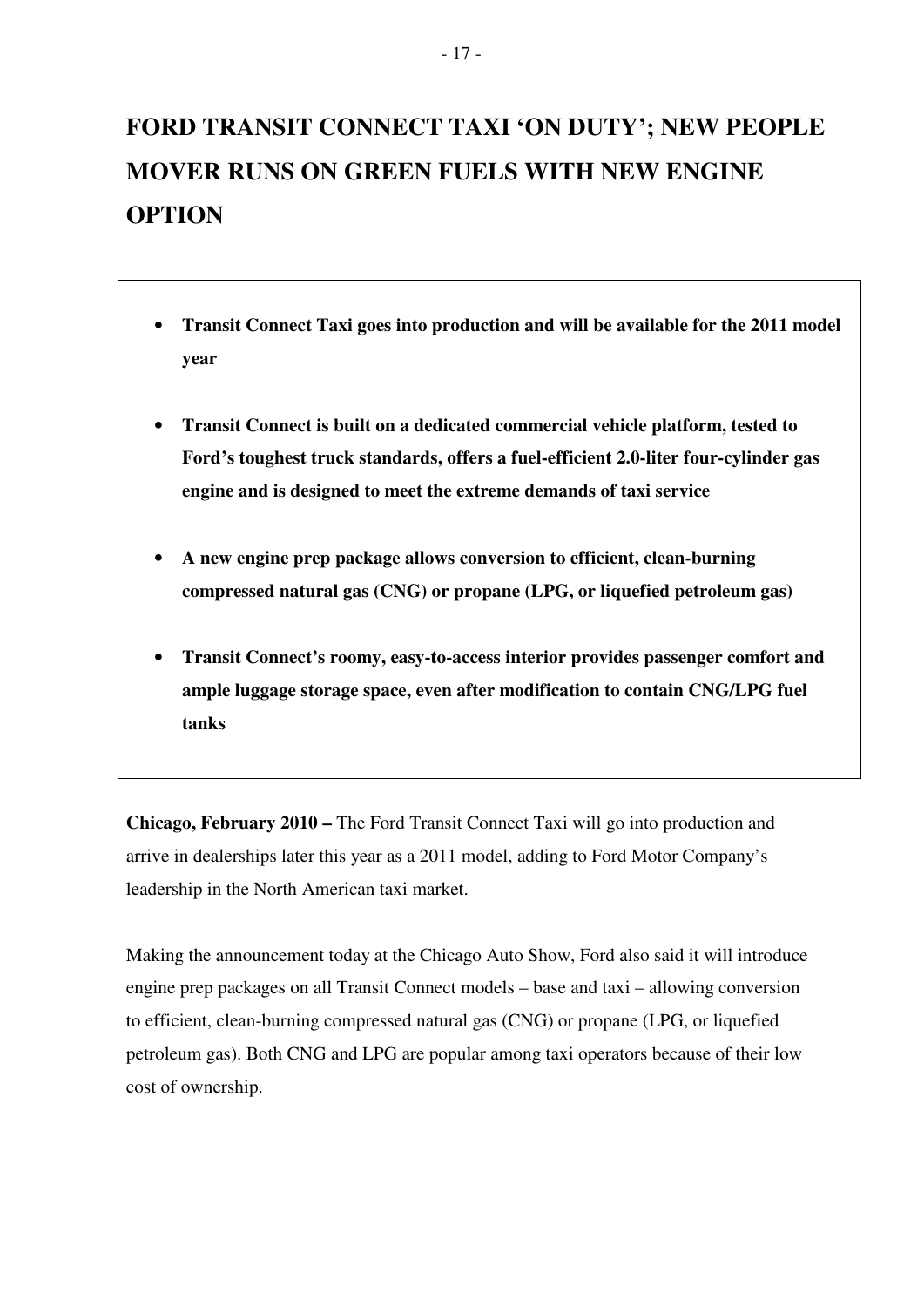The roomy, flexible interior of the Transit Connect – the 2010 North American Truck of the Year – is perfectly suited for taxi service and conversion to CNG and LPG. The vehicle's 135 cubic feet of cargo space accommodates a compressed gas tank while leaving ample passenger legroom and cargo capacity.

"While meeting with taxi operators in cities throughout the U.S., we found considerable interest for vehicles that run on alternative fuels," said Mark Fields, Ford's president of The Americas. "The Transit Connect Taxi, combined with an engine modified by Ford to use CNG/LPG, is designed to meet that need. This marks a new era in 'green' transit."

To further serve taxi operators, Ford will provide required calibration specifications for the CNG or LPG conversion. By properly following Ford's specifications, the conversion can be completed without voiding the engine's warranty.

## **The alternative fuel advantage**

According to the U.S. Environmental Protection Agency, CNG is less expensive and burns cleaner than gasoline, resulting in 30 percent to 40 percent less greenhouse gas emissions. Propane also burns cleaner than gasoline.

"Compressed natural gas and propane offer more than sufficient power for vehicles because they are high-energy fuels," said Rob Stevens, Transit Connect chief engineer. "Another natural benefit for these fuels is they provide an overall lower emission of greenhouse gases compared to gasoline. Additionally, operating on CNG or LPG provides the operators lower fuel/operating costs for their fleet."

Furthermore, nearly 87 percent of natural gas used in the United States is domestically produced. There also are government tax credit incentives for fleets to convert to alternative fuels.

Since October 2009, CNG prep packages have been available on E-Series vans with 5.4 liter and 6.8-liter gas engines.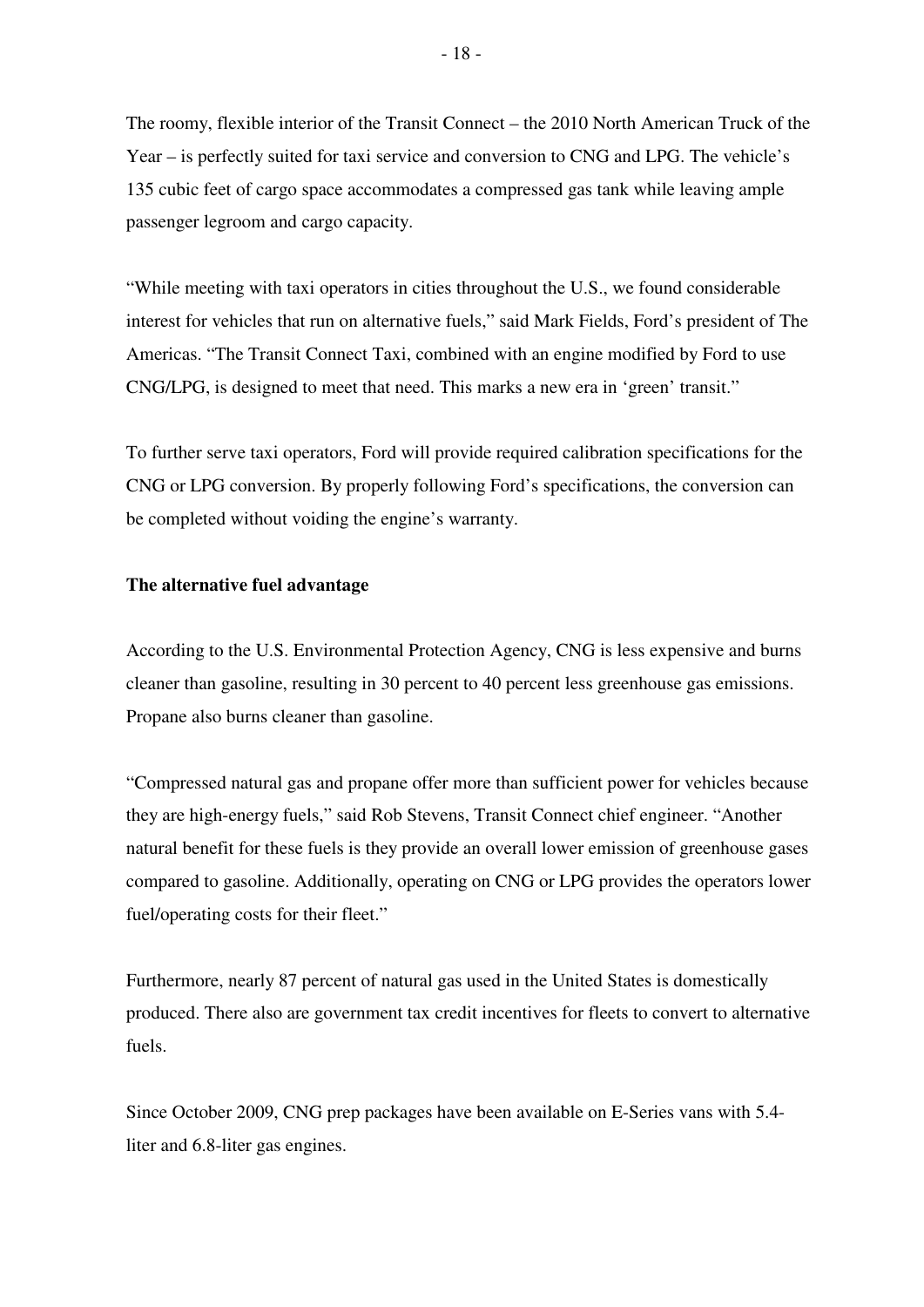#### **A conversion-ready interior**

The Transit Connect Taxi offers an outstanding interior package for people and cargo. With its open architecture, the taxi provides excellent interior headroom and passenger visibility. The vehicle's rear seat has been moved back three inches to maximize passenger comfort. Plus, with 6.5 inches of ground clearance, passengers step easily through the dual sliding doors. Additional climate control ventilation has been added for rear seat passengers.

The Transit Connect Taxi also features a wiring upfit package with a hole in the roof for signage, vinyl front and rear seats, rubber rear floor, sliding second-row windows and standard third-row windows – all of which are factory installed. Additional installation of technology and other taxi modifications such as roof signage and the optional seating partition are handled by taxi upfitters in local markets.

The vehicle's cargo area easily accommodates compressed natural gas tanks directly behind the second-row seat, still allowing ample luggage storage.

#### **Technology on the go**

Ford is collaborating with Creative Mobile Technologies, LLC (CMT), to integrate premier payment processing and passenger information technologies in the Transit Connect Taxi.

Ford and CMT also are developing strategies for potential integration of Ford Work Solutions, a suite of productivity technologies for business owners providing a wireless indash computer with full high-speed Internet access and navigation.

"Ford has demonstrated a significant commitment to support the taxi industry with not only a dedicated product but also with the commitment to work with the technology companies that support the industry," said Jason Poliner, chief operating officer, CMT. "Ford understands that the taxi business is not just the vehicle but a complete technological solution."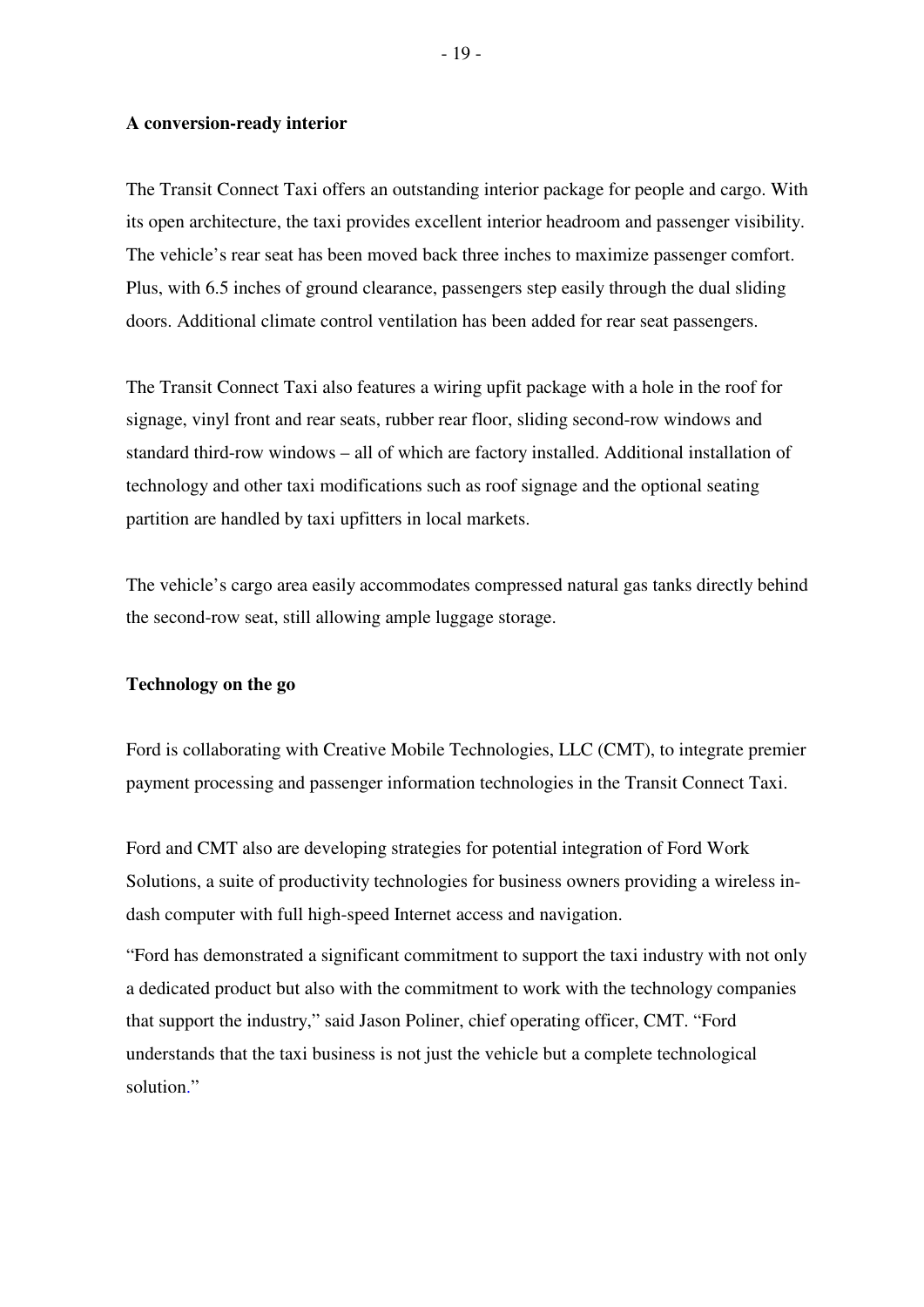Evidence of how this technology could work in the future is included in the Transit Connect Taxi. It also features an 8.4-inch electronic infotainment and navigation screen that shows cab fare, news, weather, sports scores and stock ticker. With the touch screen, passengers also can select their choice of programming, follow the taxi's journey on a map, or scroll through a list of points of interest along the route – including restaurants, museums and shops.

Once at the destination, the screen displays the fare with options to pay via cash, credit or debit. Cardholders can swipe their card, select a pre-calculated tip recommendation or utilize the touch screen to enter a tip amount, and complete the transaction right from their seat.

#### **Building on taxi leadership**

The "green" taxi isn't new at Ford, which has been a leader in the taxi business for decades. Ford was the first manufacturer to introduce gas-electric hybrid-powered taxis into North American fleets with the launch of the Ford Escape Hybrid in San Francisco and New York City in early 2005.

Built on a dedicated commercial vehicle platform and tested to Ford tough truck standards, the Transit Connect Taxi – including gasoline-powered versions and those modified to operate on CNG/LPG – is designed to meet the extreme demands of taxi service.

With its standard 2.0-liter, four-cylinder engine and automatic transmission, the conventionally powered Transit Connect is expected to deliver an estimated 30 percent improvement in fuel economy over many of today's traditional taxis.

"Transit Connect already has proven that it offers tremendous versatility for commercial fleet use," said Gerry Koss, Ford fleet marketing manager. "The Transit Connect taxi, combined with the capability for CNG/LPG conversion, further demonstrates its flexibility."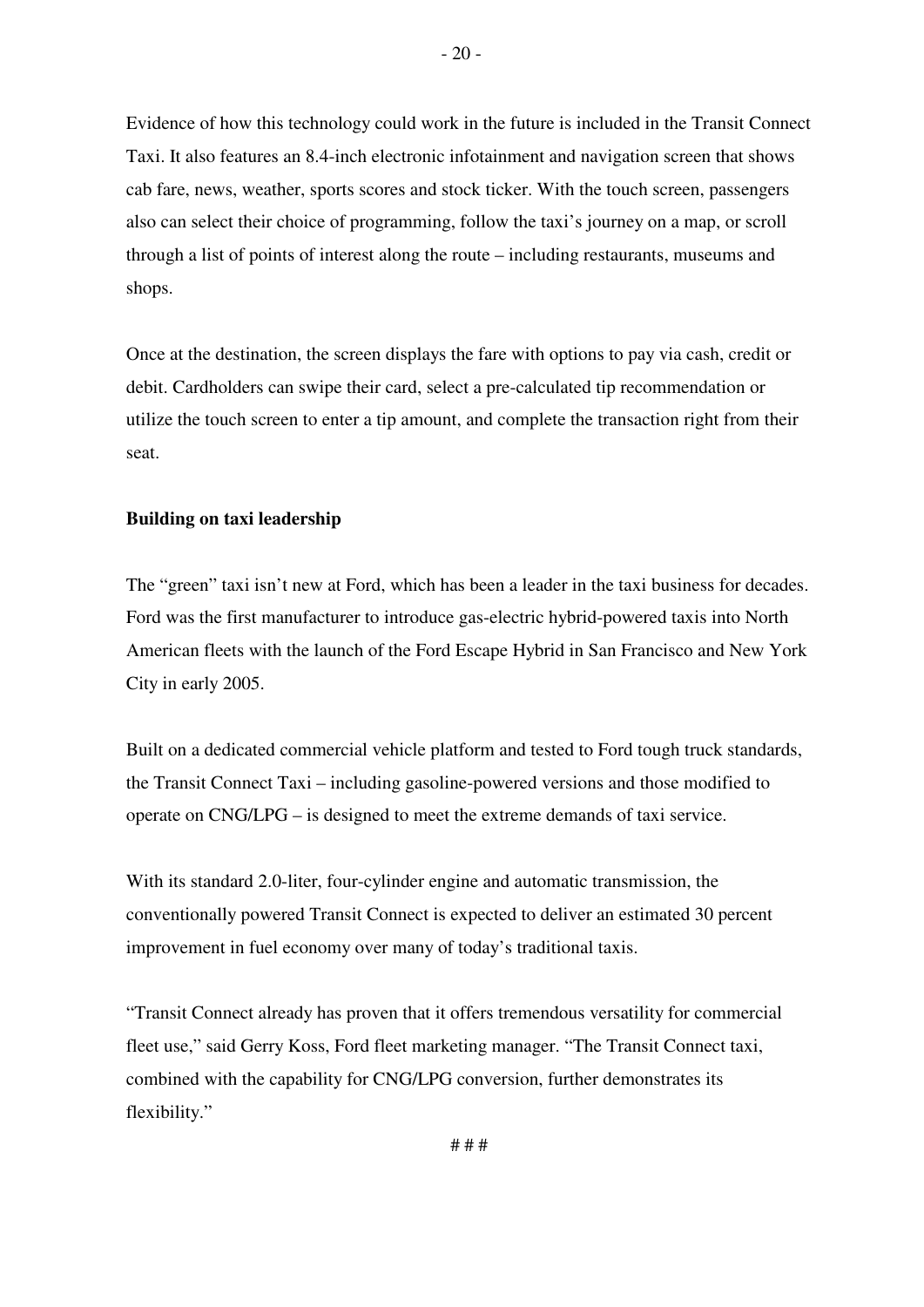# **FORD TRANSIT CONNECT ELECTRIC COMMERCIAL VAN HELPS FLEET CUSTOMERS GO COMPLETELY GAS-FREE**

- **Ford Transit Connect Electric, a pure electric-powered version of the award-winning Transit Connect small van, goes into production in late 2010**
- **Ford is collaborating with Azure Dynamics Corporation to upfit the Transit Connect Electric with Azure's Force Drive™ battery electric powertrain and Johnson Controls-Saft's advanced lithium-ion battery technology**
- **Transit Connect Electric is the first product in Ford's accelerated electrified vehicle plan, and will be followed by the Focus Electric in 2011, a plug-in hybrid electric vehicle in 2012 and next-generation hybrid technology in 2012**
- **The all-electric, zero-emission Transit Connect Electric has targeted range of up to 80 miles per full charge, and will be rechargeable using either 240-volt or standard 120 volt outlets**
- **Transit Connect Electric is ideal for fleet owners that have well-defined routes of predictable distances and a central location for daily recharging**

**Chicago, February 2010 –** Ford Motor Company today unveiled the all-electric version of the Ford Transit Connect – the 2010 North American Truck of the Year – at the Chicago Auto Show and confirmed the zero-emissions small van will be in fleet operators' hands later this year.

The 2011 Transit Connect Electric will use a Force Drive electric powertrain manufactured and integrated by specialty upfitter Azure Dynamics.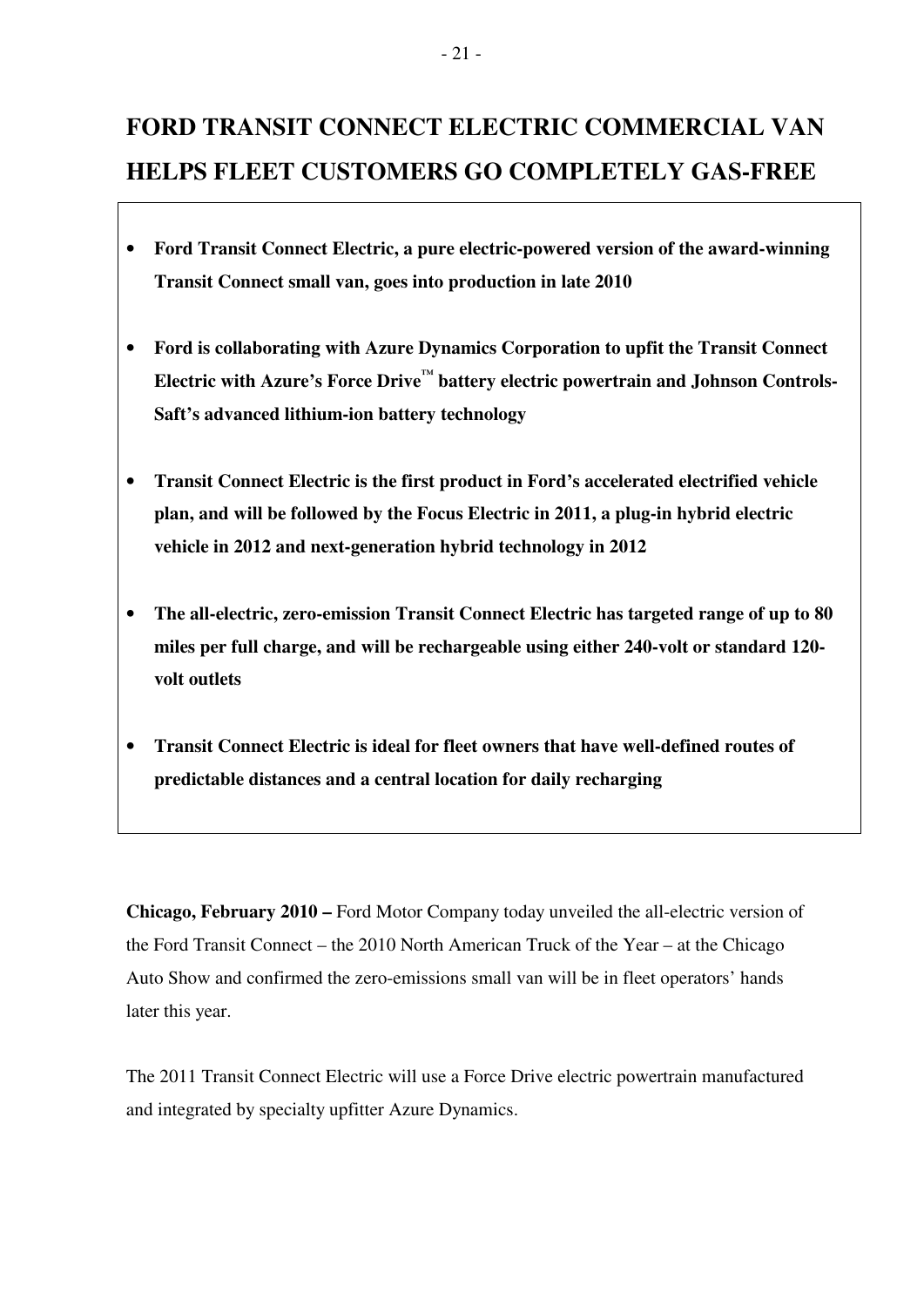"Transit Connect Electric exemplifies how we are leveraging our relationships as well as our hybrid and advanced powertrain programs to bring energy-efficient technologies from the laboratory to the street," said Derrick Kuzak, Ford group vice president, Global Product Development. "Not only is this an ideal vehicle for eco-conscious fleet operators, it is an important part of Ford's future."

In addition to the Transit Connect Electric, Ford plans to bring three more electrified vehicles to market by 2012 – the Focus Electric in 2011, a plug-in hybrid electric vehicle in 2012 and a next-generation hybrid in 2012.

#### **Getting charged up and moving**

Transit Connect Electric is well-suited for commercial fleets that travel predictable, shortrange routes with frequent stop-and-go driving in urban and suburban environments and a central location for daily recharging. The vehicle, which will accelerate at a similar rate as the gas-powered Transit Connect and will have a top speed of 75 mph, has a targeted range of up to 80 miles on a full charge.

Owners will have the option of recharging the Transit Connect Electric with either a standard 120V outlet or preferably a 240V charge station installed at the user's base of operations for optimal recharging in six to eight hours. A transportable cord that works with both types of outlets will be available for recharging at both kinds of locations.

The vehicle's charge port is located above the passenger-side rear wheel well. The onboard liquid-cooled 28-kilowatt-hour lithium-ion battery pack is charged by connecting the charge port. Inside the vehicle, an onboard charger converts the AC power from the electric grid to DC power to charge the battery pack.

"We're excited about the potential for our electrified vehicles," said Praveen Cherian, program manager for the Transit Connect Electric, who added that today's electric vehicle buyers are similar to early adopters of hybrid vehicles. "People were a little hesitant about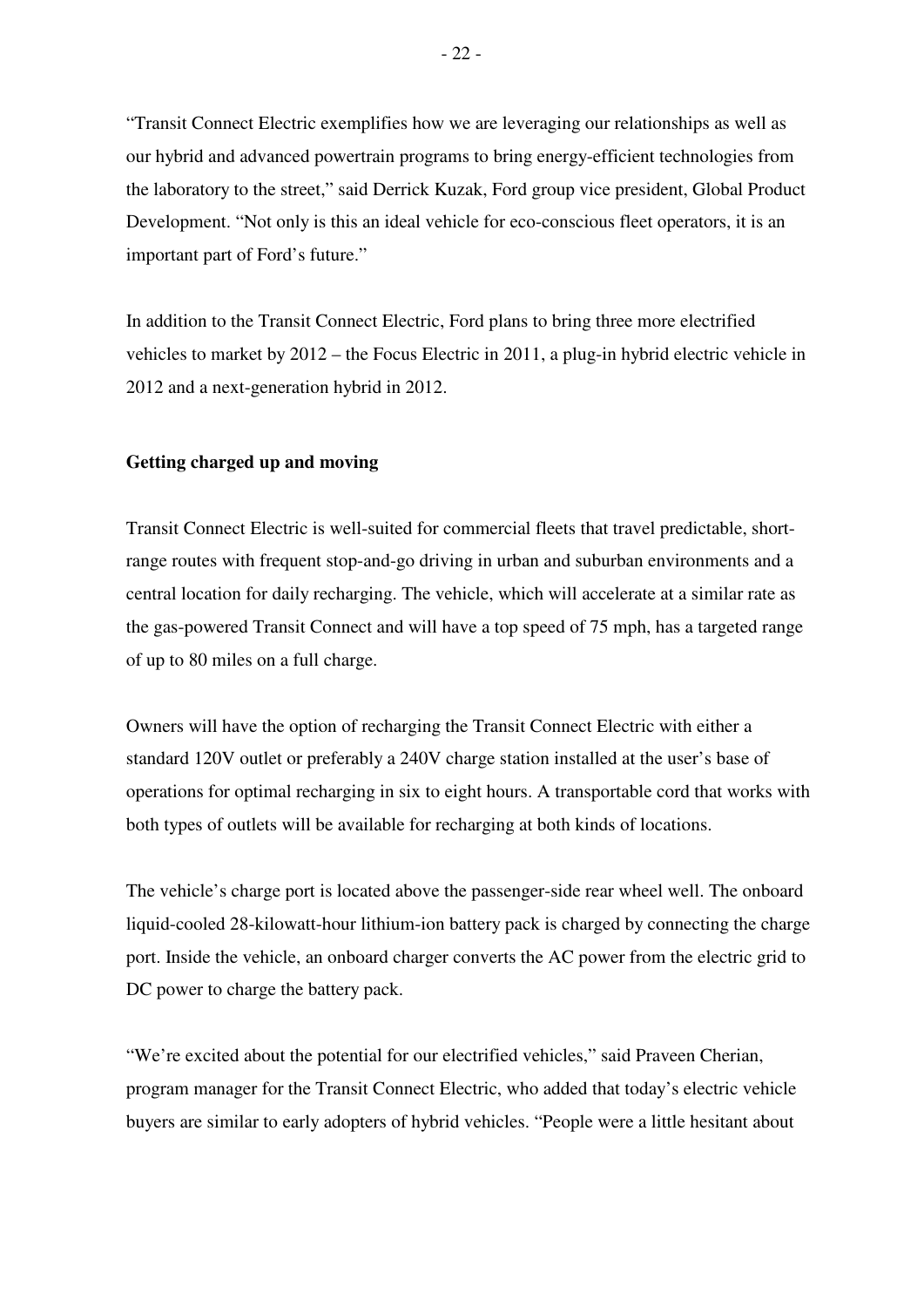hybrids at first, but now they accept it and embrace it. We expect the same will be true of electric vehicles."

#### **Driving on electric power**

When the vehicle is operating, battery power is provided to the drive motor through the electric powertrain's motor controller. The motor controller uses throttle input from the driver to convert DC power supplied by the battery into three precisely timed signals used to drive the motor.

The onboard DC/DC converter allows the vehicle's main battery pack to charge the onboard 12V battery, which powers the vehicle's various accessories, such as headlights, power steering and coolant pumps.

In the Transit Connect Electric, the battery pack has been efficiently integrated without compromising interior passenger room and cargo space. The battery pack is expected to last the life of the vehicle.

#### **Collaborations are key**

Transit Connect Electric builds on the existing business relationship between Ford and Azure Dynamics, as well as their shared experience with battery supplier, Johnson Controls-Saft.

"There is an increasing interest in electrified vehicles, and we are committed to bringing these vehicles to the marketplace," said Nancy Gioia, Ford director of Global Electrification. "Ford's work with Azure and Johnson Controls-Saft to create a purely electric Transit Connect will allow us to offer fleet customers an additional option for ecofriendly transportation."

Oak Park, Mich.-based Azure Dynamics develops hybrid electric and electric drive technology for shuttle buses and commercial trucks, such as the Balance<sup>™</sup> Hybrid Electric,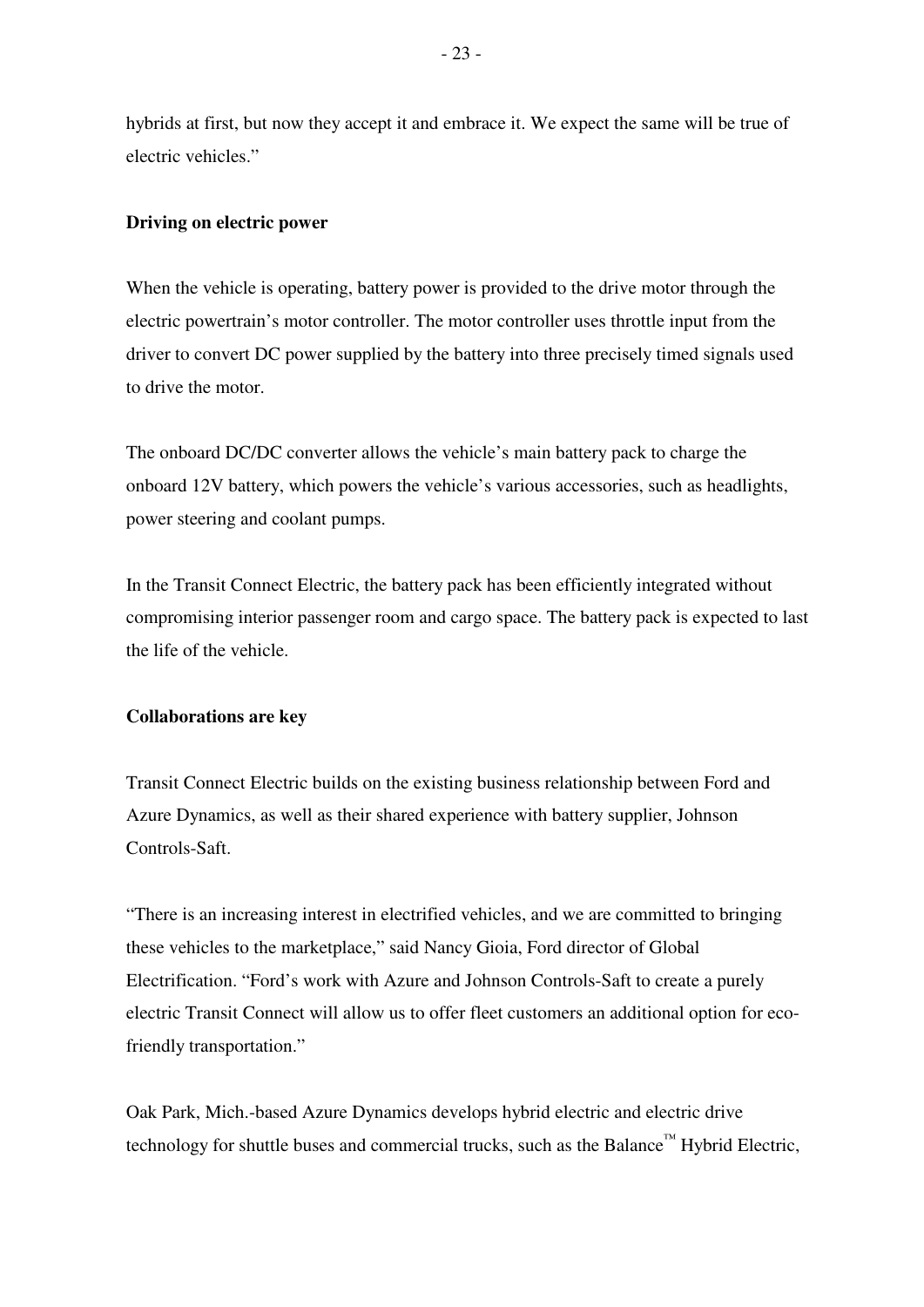which is built on the Ford E-450 cutaway and strip chassis for the medium-duty commercial vehicle segment.

"The opportunity to work with Ford on the Transit Connect Electric is a breakthrough advancement for us at Azure and for the light-commercial vehicle market," said Scott Harrison, Azure Dynamics CEO. "For us, it's an important evolution of our existing relationship with Ford. From an industry standpoint, we are seeing delivery fleet and utility vehicle operators move to smaller, more fuel-efficient vehicles."

Azure Dynamics' proprietary Force Drive battery electric powertrain will be the driving force in the Transit Connect Electric. Force Drive components have previously been deployed in more than 40 vehicle integrations and have more than 25 million miles of onthe-road experience.

Johnson Controls-Saft was selected by Azure Dynamics as the supplier for lithium-ion battery cells and battery packs for the Transit Connect Electric. Azure Dynamics and Ford both currently use Johnson Controls-Saft battery technology for other products.

#### **An ideal platform**

With a unique combination of car-like driving dynamics, cargo capacity, accessibility and low purchase and operation costs, the Transit Connect is an ideal choice for electrification.

The Transit Connect Electric is expected to offer lower cost of operation, because recharging with electricity is generally less expensive than refueling with gasoline. Users may also benefit from much lower maintenance costs over the life of the vehicle. Consider the following:

• The number of components typical in an internal combustion engine and transmission are dramatically reduced in an electric vehicle to just a few moving parts in the electric motor and transaxle, which results in much fewer parts to wear out or maintain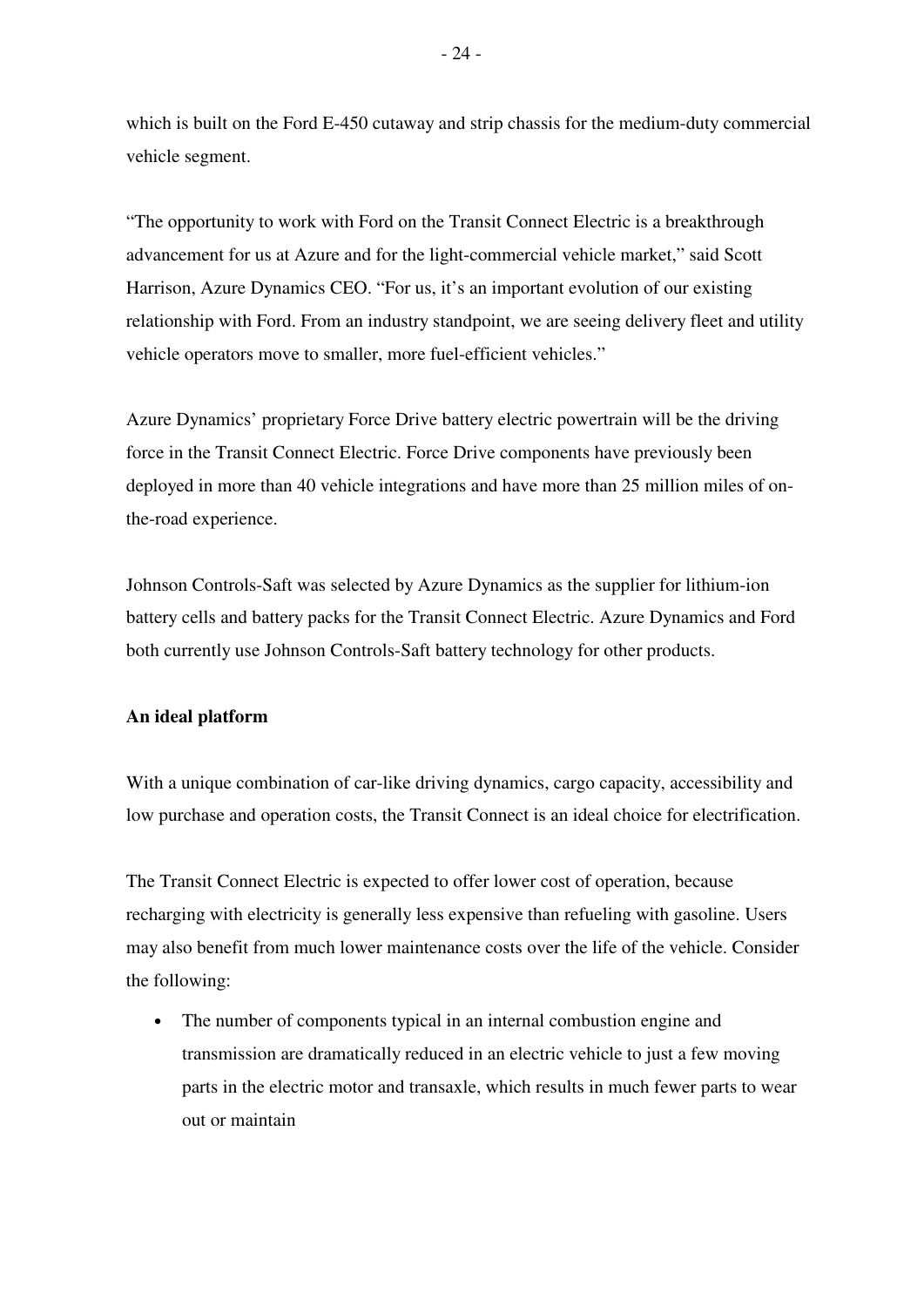- Electric powertrains operate with solid state electronics, which have demonstrated low or no maintenance over the life of the product
- Electric vehicles have completely sealed cooling systems that do not require refilling, replacement or flushing
- Electric vehicles require no oil changes or tune-ups
- There are no belts to wear out or break and no spark plugs or injectors to clean or adjust
- There is no exhaust system to replace and no liquid fuel system to freeze or clog
- The use of regenerative braking reduces wear and tear on brake pads

# **Common strengths**

Although there are significant differences between the Transit Connect Electric and its gaspowered twin, there are many things in common as well. Both models offer:

- 135 cubic feet of cargo volume with 59.1 inches of floor-to-ceiling load height and 47.8 inches of load width between the wheel arches
- Load length a generous 72.6 inches, or more than six feet of cargo floor space
- Split rear cargo doors that open at a standard 180 degrees, or an optionally available 255 degrees
- Lift-over height less than two feet when the vehicle is unloaded
- Power-assisted rack-and-pinion steering allows a 39-foot curb-to-curb turning circle for maneuverability in tight urban spaces
- Bulkheads, racks, bins and other upfits can be mixed, matched and configured to suit many specific commercial applications and needs

"With interest in eco-friendly vehicles stronger than ever among commercial and government fleet operators, the Transit Connect Electric promises to offer another unique solution for their needs," said Gerry Koss, Ford fleet marketing manager.